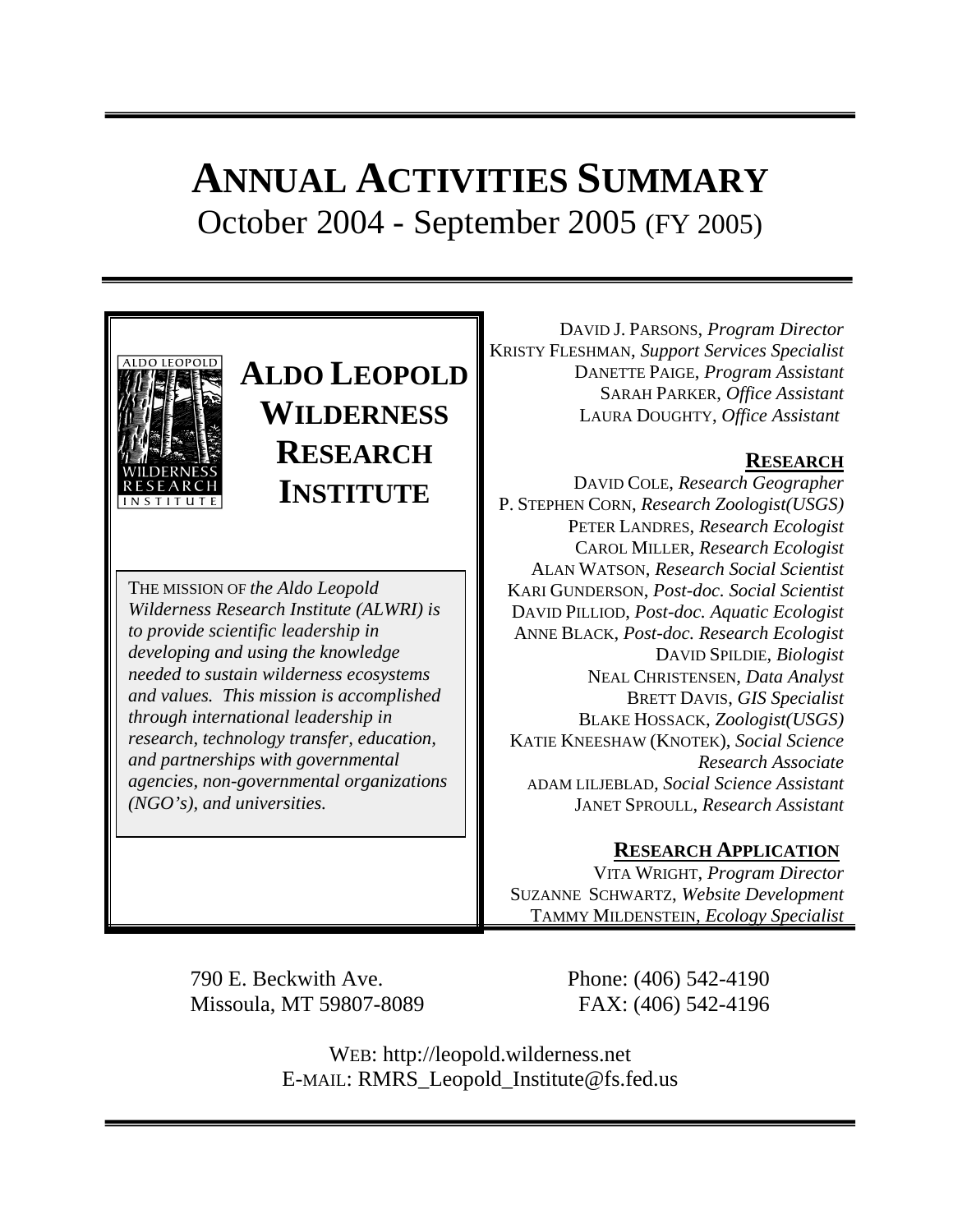The Aldo Leopold Wilderness Research Institute was established in 1993 as an interagency effort to bring national and international focus to ecological and human dimensions research relevant to understanding and managing wilderness and similarly protected areas. The Institute, located on the campus of the University of Montana in Missoula, is an outgrowth of the USDA Forest Service's Wilderness Management Research Work Unit, which was created in 1967 under the Intermountain Research Station. It is now managed through the Rocky Mountain Research Station, headquartered in Fort Collins, Colorado. With a mandate to both develop and provide information, the Leopold Institute aims to conduct and support scientifically rigorous research as well as apply research findings to management needs.

The primary goals of the Institute are: (1) to develop the scientific knowledge needed to protect and sustain wilderness and the ecological and social values derived from wilderness, and, (2) to communicate and facilitate the application of this knowledge to the wilderness management agencies and other interested groups. These goals are accomplished by coordinating efforts between agencies; conducting and expanding wilderness research through a variety of partnerships with agencies, universities, and nongovernmental organizations; and increasing the application of new and existing knowledge and information. The Institute is committed to forging closer interactive ties between managers and scientists.

The Leopold Institute is supported by an Interagency Memorandum of Understanding signed by the USDA Forest Service, the USDI Bureau of Land Management, National Park Service, Fish and Wildlife Service, and U.S. Geological Survey. Representatives of each of these agencies work with the Leopold Institute to provide support and direction. Mechanisms for this collaboration include the national level interagency Wilderness Policy Council and Wilderness Steering Committee as well as individual contacts with wilderness managers and scientists.

During 2005, the Leopold Institute coordinated a major review of its programs and priorities, resulting in the September, 2005 approval a new Program Charter. This Charter, which includes redefined "Problem" Areas [\(http://leopold.wilderness.net/Program\\_CharterFY05.pdf](http://leopold.wilderness.net/Program_CharterFY05.pdf)), will provide guidance for the next 5 to 10 years.

The 2005 program of work reported on in this document was guided by the Institute's 1996 Strategic Plan. Work activities were focused largely around the following areas:

- Understanding the effects of recreation use and recreation management strategies on wilderness attributes and visitor experiences.
- Developing the understanding necessary to manage and restore fire as a natural process to wilderness and similarly protected wildlands.
- Understanding the effects of non-native species and their management in wilderness.

This report summarizes activities and accomplishments during FY 2005 (Oct. 1, 2004 to Sept. 30, 2005). Additional details about the Leopold Institute and it's programs can be found at [http://leopold.wilderness.net](http://leopold.wilderness.net/).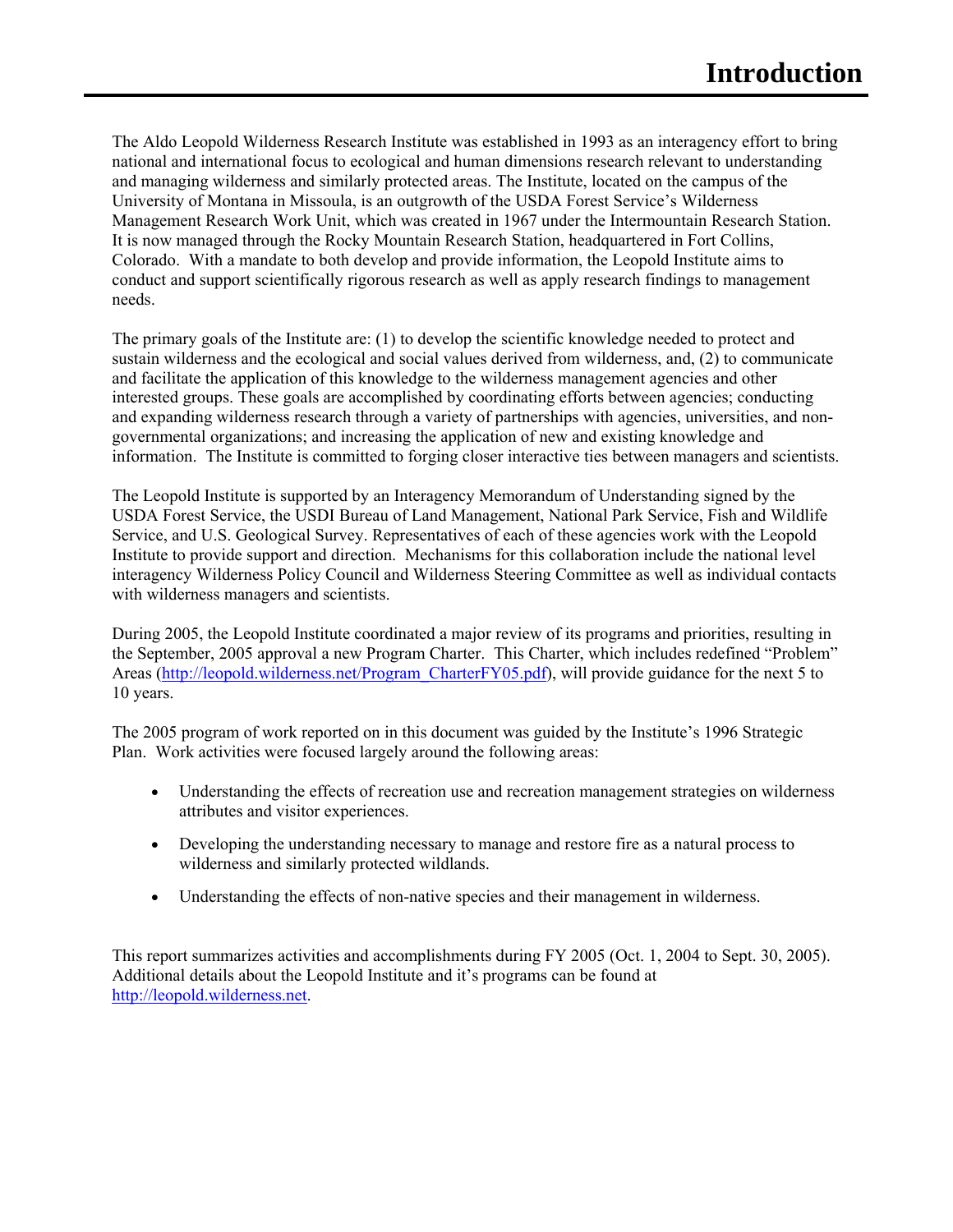#### **LEOPOLD INSTITUTE STAFF**

Additional bibliographic information on the Leopold Institute staff can be found on our website at <http://leopold.wilderness.net/staff/staff.htm>

#### **Research Scientist Staff**

- David J. Parsons Director; Ecologist
- Anne Black Post Doctoral Fire Ecologist
- David N. Cole Research Geographer
- P. Stephen Corn Research Zoologist (USGS)
- Kari Gunderson Post Doctoral Resource Management Scientist
- Peter B. Landres Research Ecologist
- Carol Miller Research Fire Ecologist
- David Pilliod Post Doctoral Research Aquatic Ecologist
- Alan E. Watson Research Social Scientist

#### **Research Support Staff**

- Neal A. Christensen Social Science Analyst
- Brett Davis GIS Specialist
- Blake Hossack Zoologist, Herpetology (USGS)
- Katie Knotek Social Science Research Associate
- Adam Liljeblad Social Science Research Associate
- Dave Spildie Biologist
- Janet Sproull Research Assistant, World Wilderness Congress

#### **Research Application Staff**

- Vita Wright Research Application Program Leader
- Suzanne Schwartz Wilderness Forestry Tech and Web Developer
- Tammy Mildenstein Ecology Specialist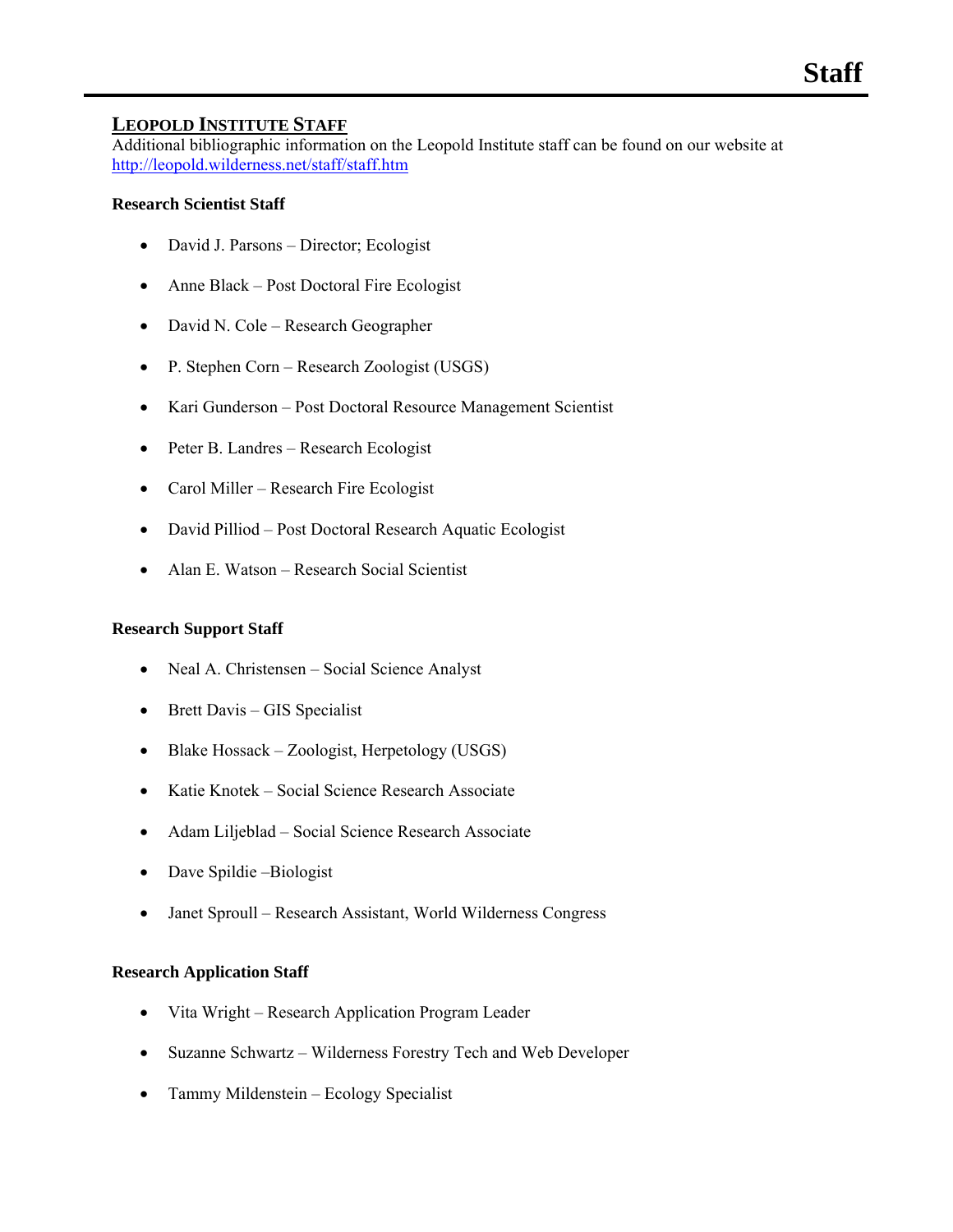## **Program Support Staff**

- Kristy Fleshman Support Services Specialist
- Danette Paige Program Assistant
- Sarah Parker –Office Assistant
- Laura Doughty –Office Automation Clerk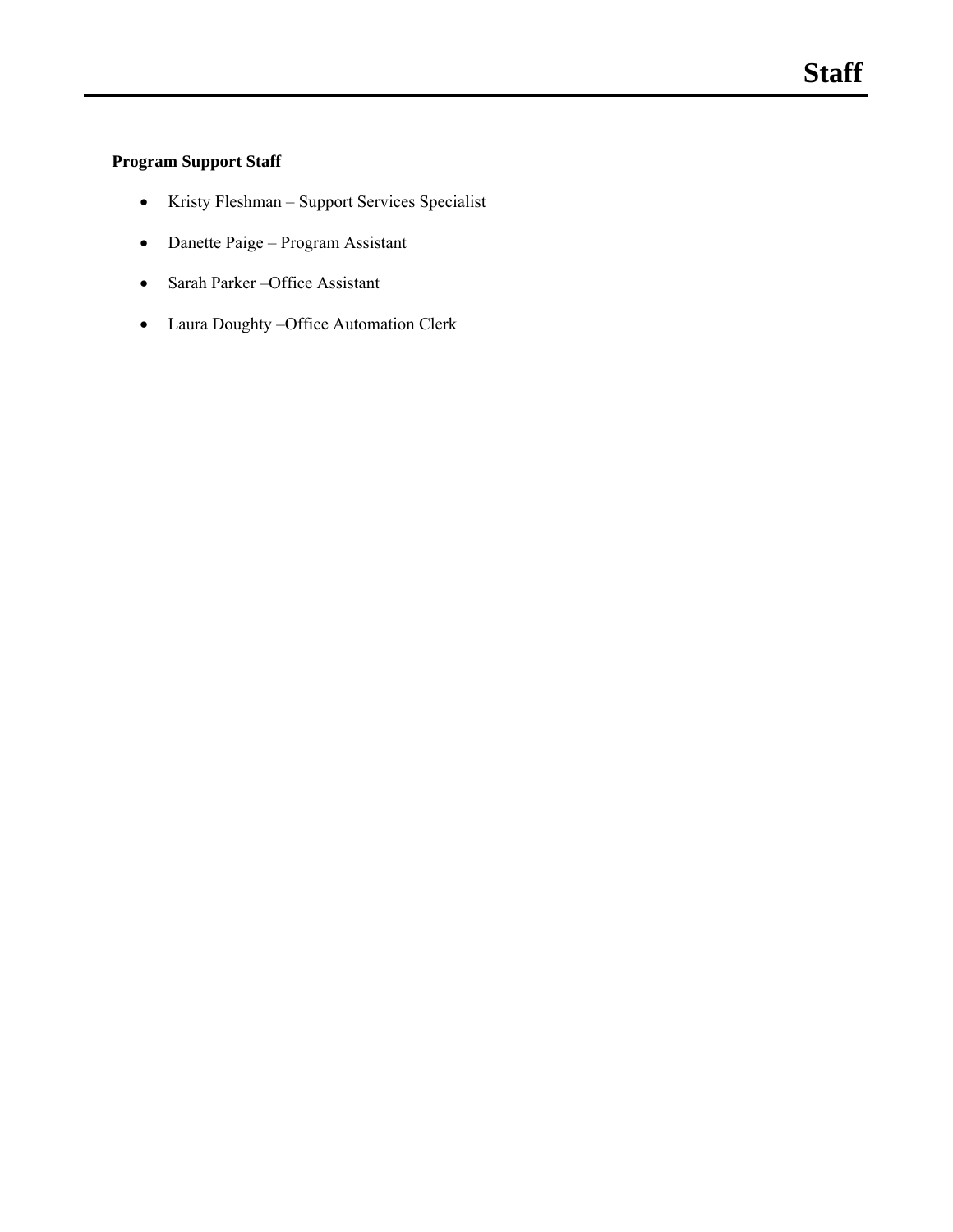## **GENERAL HIGHLIGHTS: FY 2005**

- ♦ In September, 2005, the Director of the Rocky Mountain Research Station and the Deputy Chief for Research of the U.S. Forest Service approved a new Program Charter for the Leopold Institute. This Charter will provide programmatic direction for the Institute for the next 5 to 10 years. It addresses the role of the Institute in providing research and science delivery and research application, as well as the importance of collaboration and partnerships. The Program Charter identifies five principle Problems around which the Institute's future program of work will be focused. These are:
	- *Inadequate understanding of recreation experiences and the impacts of recreation hamper efforts to preserve and protect wilderness resources and experiences.*
	- *Improved information is needed on how relationships between people and lands protected for their wilderness values affect and are affected by management policies and actions.*
	- *There is a need for improved information to guide the stewardship of fire as a natural process in wilderness while protecting social and ecological values inside and outside wilderness.*
	- *There is a lack of adequate understanding of how wilderness stewardship is influenced by the location of wilderness within larger ecological and social systems that extend beyond wilderness boundaries.*
	- *There is a need to improve the delivery and application of scientific knowledge and tools pertinent to wilderness stewardship*.
- ♦ During 2005 the Leopold Institute implemented a new "Visiting Expert and Exchange Program." Through this program, the Institute encourages and supports the hosting of scientists, managers, students and others with expertise or interest in science and/or wilderness management who wish to learn, exchange ideas and share experiences about the use of science in the support of wilderness stewardship. Visiting experts may include academic faculty, agency scientists, federal or state land managers from the United States and other countries. During 2005 the Leopold Institute hosted Dawn Magness from the U.S. Fish and Wildlife Service and the University of Alaska Fairbanks, and Jim Gladden, a political science professor at the University of Alaska, Fairbanks.
- ♦ Institute staff were instrumental in the successful nomination of Steve McCool, Professor at the University of Montana, for the Chief's National Wilderness Research Award. Dr. McCool's nomination was based on a lifetime of commitment to wilderness stewardship research, including many years of study on visitors and their expectations and experiences at the Bob Marshall Wilderness complex.
- ♦ Leopold Institute staff were actively involved in planning and organizing the 8th World Wilderness Congress which took place September 30 - October 6, 2005in Anchorage, Alaska. Alan Watson and David Parsons served on the Executive Committee for the Congress while Alan Watson also chaired the 4 day Symposium on Science and Stewardship to Protect and Sustain Wilderness Values. Both Alan and David chaired plenary sessions during the conference. Alan, David, Peter Landres, Carol Miller, Katie Knotek, Kari Gunderson and Neal Christensen all made presentations on their research.
- ♦ David Parsons served as Co-Chair of the biennial George Wright Society Conference that was held in Philadelphia. In addition to organizing several sessions, he presented the Society's premier career recognition, the George Melendez Wright Award, to Jan van Wagtendonk, a long time Institute collaborator and friend. David also continues to serve on the Board of Directors of the George Wright Society.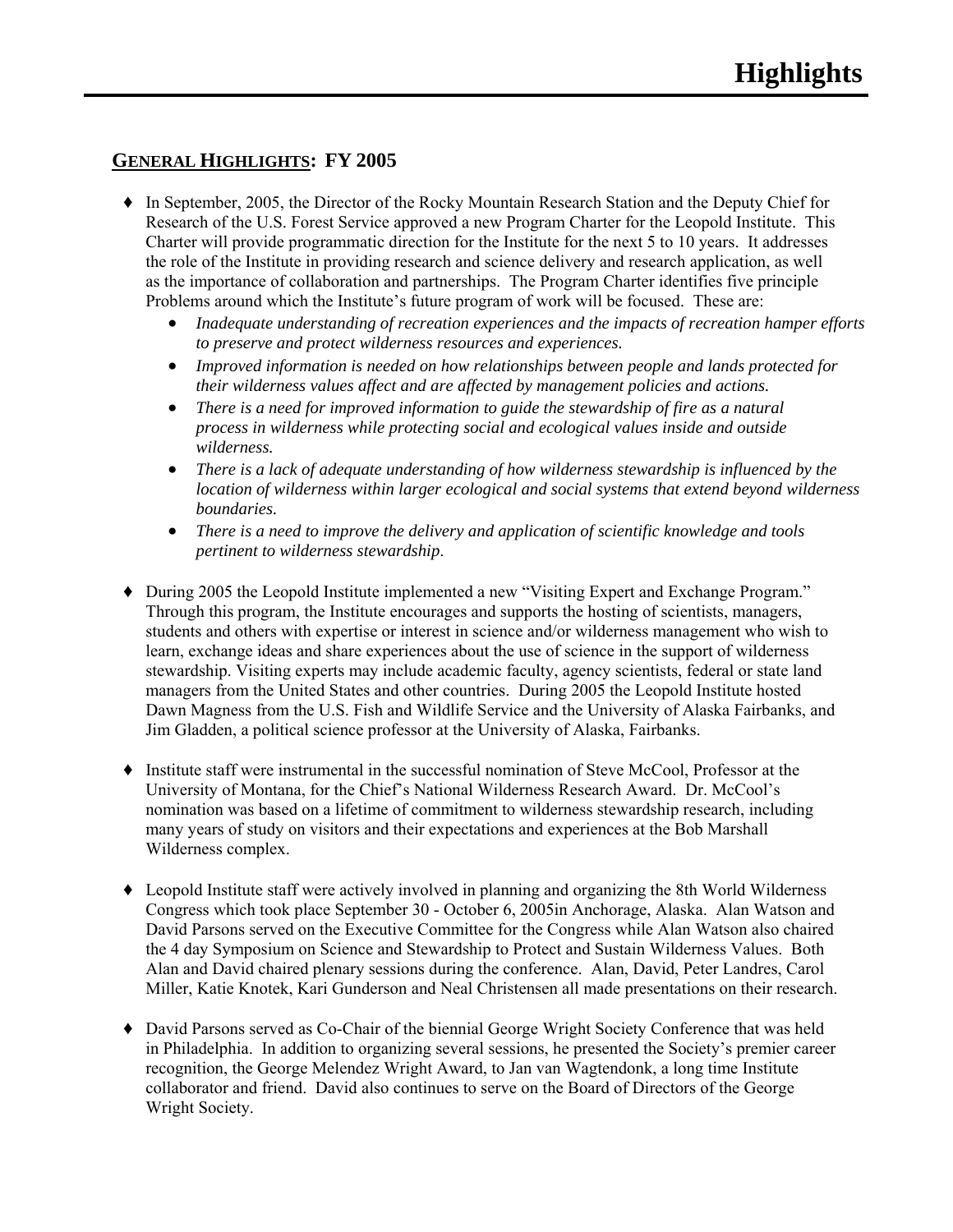- ♦ David Cole, in collaboration with Troy Hall at the University of Idaho, completed fieldwork on a series of nine studies related to management of visitors in highly used wilderness in the Pacific Northwest. Reports on these projects are being developed and are being made available at [http://leopold.wilderness.net/research/fprojects/F007\\_B.htm](http://leopold.wilderness.net/research/fprojects/F007_B.htm).
- ♦ David Cole served on the steering committee for the Third International Conference on Monitoring and Management of Visitor Flows in Recreational and Protected Areas, to be held September 13-17, 2006 in Rapperswil, Switzerland.
- $\triangle$  Alan Watson received an international science leadership award from the  $8<sup>th</sup>$  World Wilderness Congress and the International Journal of Wilderness and collaborated with Forest Service International Programs to sponsor attendance at the Congress by native students from Canada, China, Zambia and Brazil.
- ♦ Alan Watson received a Fulbright Senior Protected Area Specialist award to visit Russia in October of 2006. Alan's participation was requested and hosted by the Russian Academy of Sciences and the Komarov Botanical Institute. He lectured on recent research completed in Alaska on the evolving relationship between native people and wilderness landscapes.
- ♦ Alan Watson coordinated a special issue of the International Journal of Wilderness, which focused on Denali National Park and Preserve. The issue also included articles written by Leopold Institute staff members Katie Knotek, Neal Christensen, Alan Watson and David Cole.
- ♦ Peter Landres chaired a Forest Service team that developed a new national framework for monitoring selected conditions related to wilderness character for application to all 406 Forest Service wildernesses. This resulted in a publication RMRS-GTR-151 entitled *Monitoring Selected Conditions Related to Wilderness Character: A National Framework*.
- ♦ Peter Landres served on the planning committee for the first International Government Seminar on Wilderness Management, held in conjunction with the  $8<sup>th</sup>$  World Wilderness Congress in Anchorage, Alaska. Peter coordinated an afternoon of breakout sessions designed to identify future priorities for coordination between countries and individuals.
- ♦ Carol Miller received the 2004 U.S. Forest Service National Fire Plan award for Fire Research. The award was presented at the National Fire Plan meeting in New Orleans.
- ♦ Vita Wright coordinated production of seven new Research Nutshells. These were additions to a growing series of popularized overviews of recent publications produced by Leopold Institute staff.
- $\blacklozenge$  Katie Knotek organized and chaired a session on wilderness fire stewardship at the  $8<sup>th</sup>$  World Wilderness Congress. She also coordinated a special issue of the International Journal of Wilderness (Volume 12, Number 1) on the same topic. Papers were included by Leopold Institute staff members Katie Knotek, Adam Liljeblad, Blake Hossack, Carol Miller and Kari Gunderson.
- ♦ Anne Black served as the lead on a National Fire Plan science delivery effort to internally publicize and make available the products of the NFP Fuels Planning: Science Synthesis and Integration project. Products to date include 8 GTRs, 37 fact sheets, 5 web-based tools and a website. Primary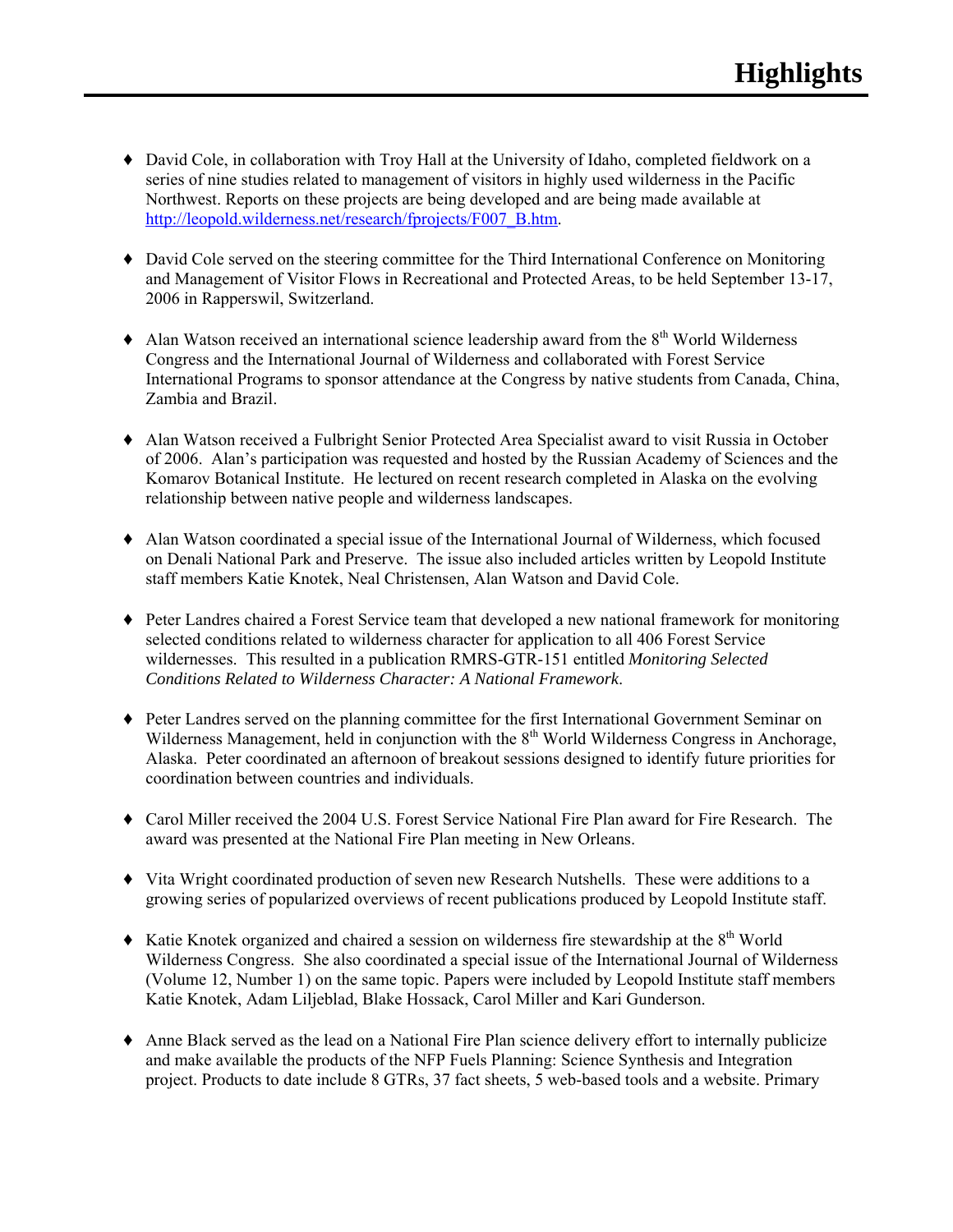activities included organizing and conducting 6 workshops and training sessions, coordinating a program evaluation, and developing additional training materials.

#### **RESEARCH HIGHLIGHTS FY2005:**

The following Research Highlights were submitted for the Rocky Mountain Research Station's 2005 Research Accomplishments Report:

#### **The Importance of Monitoring Wilderness Character Submitted by Peter Landres**

Congress has now designated over 106 million acres of federal land as wilderness. The primary charge to the agencies that manage wilderness is that they preserve the wilderness character of this land. Agency policies also clearly state that wilderness character shall be preserved. Despite over a hundred wilderness laws and long-standing agency policies, wilderness character has never been defined in terms that allow the agencies to evaluate how wilderness character is changing over time or evaluate the impact of management actions on wilderness character. For years wilderness field and program managers have been calling for methods to track cumulative changes to wilderness character.

Scientists at the Leopold Institute are leading the effort to develop new and practical methods to monitor wilderness character. In collaboration with wilderness managers and monitoring program leaders from across the nation, this project has developed a working definition for wilderness character, identified a set of indicators and measures to be monitored, developed a cost-effective approach for gathering and reporting the data, and secured funding for this development and pilot testing. The full range of managers, from wilderness field staff to program leaders to line officers, strongly supports development of this monitoring because they believe it is of fundamental importance to the preservation of wilderness. In addition, in the course of developing this monitoring, new lines of wilderness social science research are being explored.

This monitoring will allow, for the first time, the means for tracking trends and changes in wilderness character. The benefits of this information are many: 1) improving accountability by linking performance measures and outcomes of wilderness stewardship directly to the mandates of wilderness legislation and agency policy; 2) improving decisionmaking by understanding the context for how individual decisions contribute to cumulative effects on wilderness character; 3) improving priority setting by understanding how current and proposed actions should be focused to improve wilderness character; 4) establishing legacy information on wilderness character that captures the institutional memory of wilderness managers so long-term and cumulative changes to wilderness character can be evaluated; and 5) improving public trust and confidence in agency stewardship of wilderness.

#### **Lessons About Wilderness Fire Management:**

#### **Submitted by Carol Miller**

Since the 1970s, federal land managers have been allowing some lightning-caused fires to burn for resource management objectives. Employed primarily within federally designated wilderness or national parks, this strategy is now increasingly being used outside wilderness. Wilderness provides a valuable laboratory for learning how to use fire as a cost-effective management strategy that can benefit natural resources. Furthermore, wilderness is the best laboratory we have for understanding the range of natural variability in fire frequency, size, severity and seasonality. A cross-disciplinary team of biologists,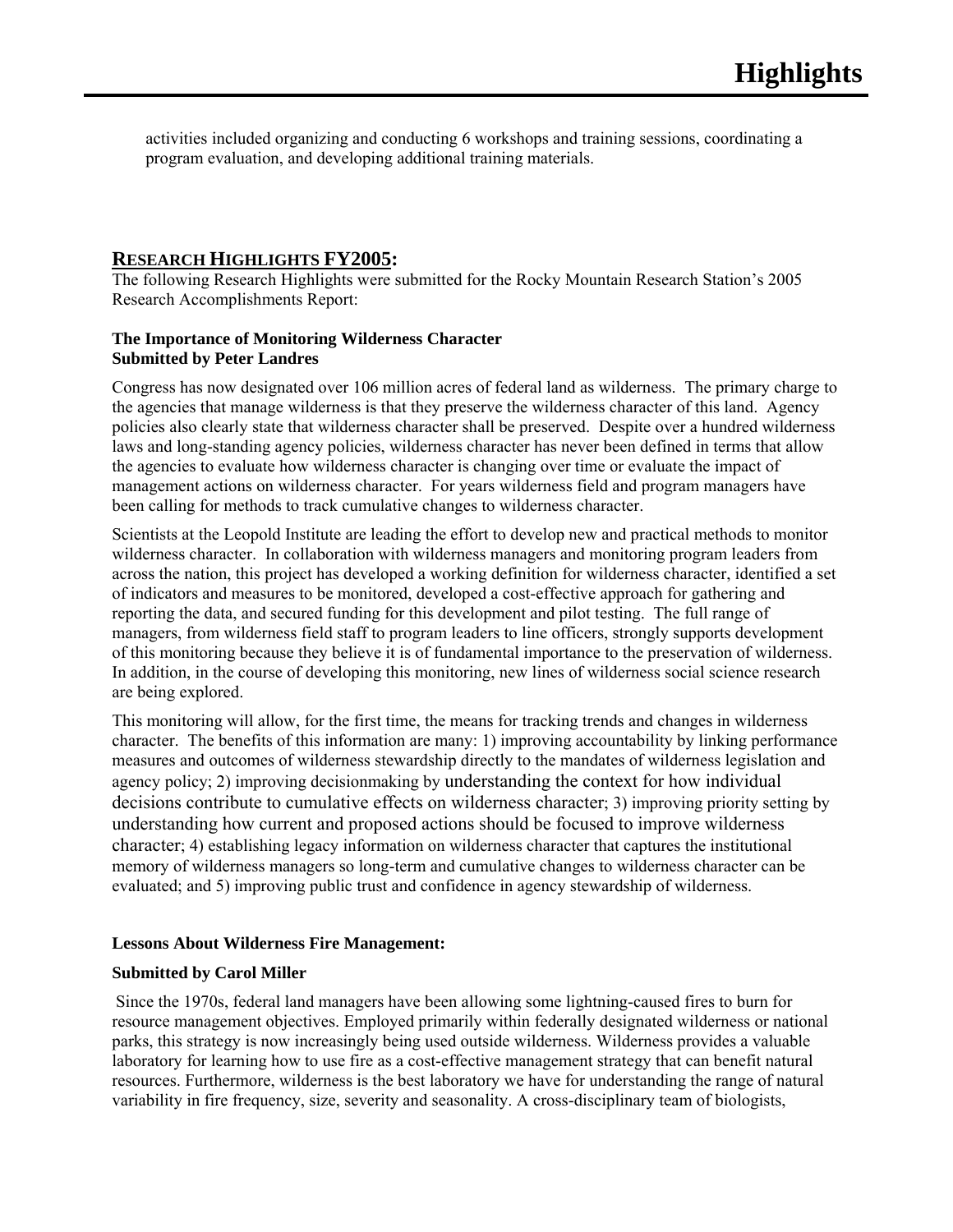ecologists, social scientists and science delivery experts at the Aldo Leopold Wilderness Research Institute in Missoula, MT are uncovering wilderness's lessons about fire. These lessons are being applied across the full spectrum of lands extending from wilderness outward to the wildland urban interface.

For decades, aggressive fire suppression has been the dominant fire management strategy and in many areas has contributed to hazardous fuel accumulations, extreme wildfire behavior, and altered ecosystem structure and function. In addition, fire suppression has helped to distort human perceptions of natural systems. Although there is increasing recognition that fire management needs to include wildland fire use (WFU) and other non-aggressive management responses to fire, the orientations toward fire suppression that are held by the public and government agencies may not be quick to change. In a case study of a large prescribed fire in the Bob Marshall Wilderness Complex, scientists analyzed how the Forest Service organized public involvement and how that influenced participant attitudes toward the burn. This research will be used to develop a set of criteria for evaluating and improving the effectiveness of the agency when engaging the public in decisions to accomplish management objectives. In another study, the Leopold Institute identified the factors that influence fire management decisions and found that decisions to implement WFU are influenced by organizational culture, environmental factors, resource availability and public support. With an understanding of these factors, managers and policy makers can work to mitigate current barriers to WFU.

Wildland fire use has its richest history in large and/or remote wilderness areas like the Gila, Selway-Bitterroot, and Bob Marshall. Safe and effective use of unplanned ignitions in the adjacent front country and in smaller wilderness areas will require comprehensive planning well in advance of the ignition. This planning is being assisted with tools and methods developed by the Leopold Institute. A GIS model called BurnPro uses information on topography, historic weather, fuels, and historic ignition locations to estimate an annual probability of burning. These estimates help managers delineate fire management zones and identify where the greatest opportunities for WFU exist. ALWRI scientists are conducting a study comparing post-fire structure created by natural fires in wilderness to that created by suppressed fires in adjacent lands. The Fire Effects Planning Framework (FEPF) is a process by which land managers determine where and under what weather conditions fire is expected to create benefits or pose risks to resource targets or species of concern. FEPF is used to create map libraries of fire behavior and ecological fire effects that are used to help identify potential zones for WFU, support fire management decisions, and prioritize fuels treatments. Equally important information is the effect of fire and fuels management activities on social values. Leopold Institute scientists developed methods for mapping the meanings that people have for specific places on the landscape. These maps provide critical information about social values to managers faced with planning fire and fuel management strategies that simultaneously meet ecological and social objectives.

Wilderness areas offer the best source of information about the role that fire has historically played in the natural ecosystem. They hold a wealth of fire history data that are relatively free of the confounding effects from land use and management. Leopold Institute scientists, along with university and other RMRS collaborators, are using the repository of information in wilderness areas to reconstruct the size, frequency and location of fires. This baseline knowledge of historic fire regimes from wilderness areas is valuable for setting management targets and prescriptions in more intensively managed areas.

More information about this fire research program that integrates the social and ecological sciences can be found at<http://leopold.wilderness.net/research/fire.htm>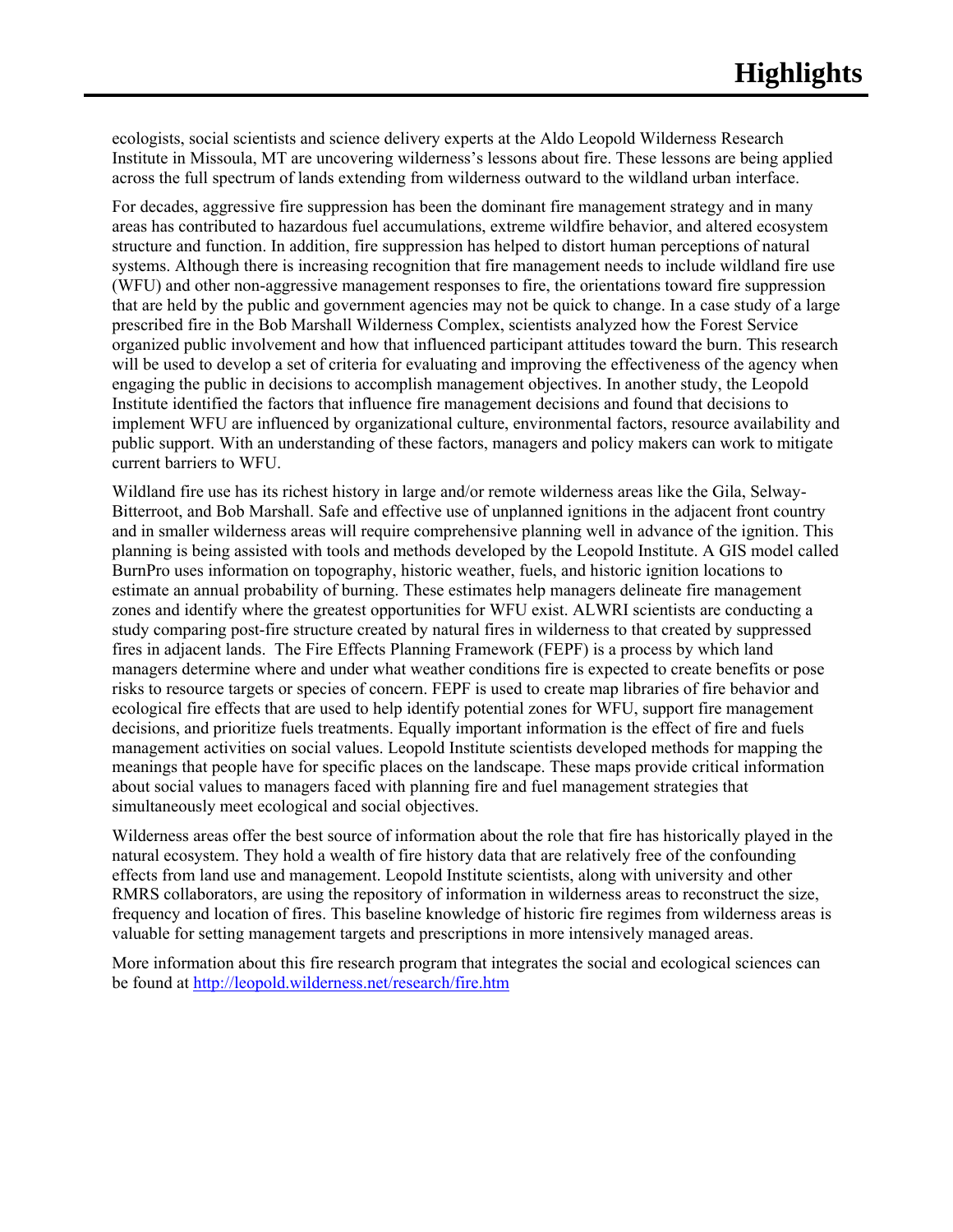#### **Social and institutional influences on fire stewardship in the Northern Rockies**

#### **Submitted by Katie Knotek**

Social science research at the Rocky Mountain Research Station is partially aimed at improving information to guide the stewardship of fire as a natural process in Northern Rockies ecosystems. This research area was developed with the knowledge that wildland fire, as a natural disturbance process, can preserve ecological conditions inside and outside wilderness ecosystems and, at the same time, influence societal values across the interface between wilderness and non-wilderness lands.

Scientists at the Aldo Leopold Wilderness Research Institute, serving as social science representatives of the Bitterroot Ecosystem Management Research Project (BEMRP), are studying how social and institutional factors influence the way fire managers and the public evaluate trade-offs in the stewardship of fire as a natural process. Scientists have been working to understand the meanings local residents associate with the Bitterroot Front and how these meanings interact with public attitudes toward fire and fuels management. Scientists have also been studying how the Forest Service involves the public in fire and fuels decision making and how the public perceives the agency's ability to incorporate local values into land management. Funding for this work has come from a combination of sources, including BEMRP, the National Fire Plan (U.S. Department of Agriculture and Interior), and the Joint Fire Science Program (a partnership of six Federal wildland management and research organizations).

The Northern Rocky Mountains are a unique and valuable laboratory for investigating social issues related to fire management across landscapes that include federally protected wilderness. Recently, the planning phase of a landscape-level fuels treatment project on the Bitterroot National Forest provided the opportunity for ALWRI social scientists to conduct a baseline assessment of personal and community values attached to the Bitterroot landscape, which extends from the valley floor to the crest of the Selway-Bitterroot Wilderness. Using GIS technology, the scientists mapped the spatial distribution of these values across the landscape, providing valuable social data for modeling efforts designed to evaluate social and resource trade-offs among alternative fuels treatments. In addition, a baseline measure of trust across communities adjacent to the Bitterroot National Forest helped scientists and managers to understand the factors that influence the relationship between the public and local land managers regarding fire and fuels management. Based upon this research, BEMRP social scientists developed a simple monitoring tool to measure and monitor change in trust levels among participants in the Forest's collaborative planning process for fuels treatment. Scientists, managers, and the public are actively collaborating to incorporate results from these research efforts into management decisions.

The Bitterroot Valley has also served as a case study to provide insight into public perceptions of appropriate action to protect values at risk from wildfire. Following the Bitterroot fires of 2000, a diversity of valley residents assembled to develop a Community Wildfire Protection Plan articulating desired actions to reduce hazardous fuels and protect self-identified values at risk. BEMRP social scientists conducted research in the Bitterroot Valley to examine how the development and implementation of the Bitterroot Community Wildfire Protection Plan has addressed the interests of Bitterroot residents concerning potential wildfire risk to the Bitterroot National Forest and local rural communities.

This social science research program of BEMRP seeks to be responsive to national initiatives on fire and fuels management (e.g., the National Fire Plan and the Healthy Forests Initiative) as well as BEMRP research priorities by providing land managers with the information needed to make decisions about fire and social regimes at the interface between wilderness and non-wilderness lands.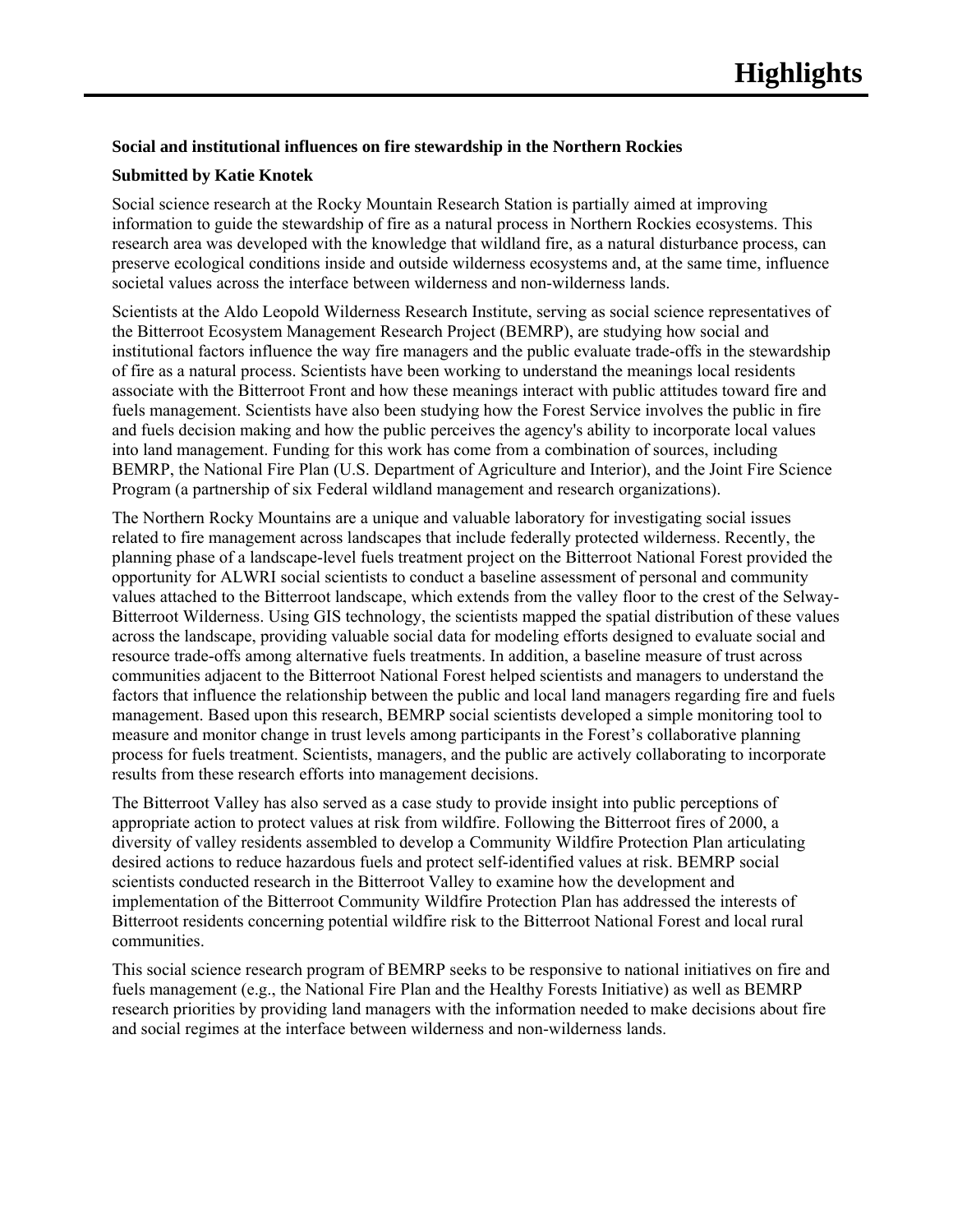## **Summary of Accomplishments: FY 2005**

The following CRIS progress reports were submitted documenting accomplishments for the Leopold Institute's 3 Problem Areas:

#### **Recreation:**

During FY2005, Leopold Institute scientists made substantial progress in addressing the broad area of understanding the effects of recreation use and recreation management strategies on wilderness attributes and visitor experiences. David Cole's research efforts included studies of visitors to high-use wildernesses in Oregon and Washington for which field work was completed and drafts of the first two reports from the nine coordinated studies have been written. This work is setting the stage for development of a vision, including establishment of indicators and standards, for wilderness recreation management in the face of increasing wilderness use, particularly in areas close to metropolitan centers. Cole's project on recreation travel simulation modeling, which is largely funded by the National Park Service, resulted in publication of a general report on the state-of-the-art. Progress was also made in documenting trends in impact in different wildernesses and effective means of restoring damaged recreation sites.

The Leopold Institute social science staff also worked collaboratively with managers at Denali National Park & Preserve, the Forest Service's Bob Marshall Wilderness, the American Alpine Club, the Alaska Department of Fish & Game, the Alaska Department of Natural Resources, the Tongass National Forest, and Parks Canada to better understand the basic dimensions of visitor experiences to parks, wilderness and wild rivers in Alaska, Montana and the eastern arctic of Canada, how they contrast to indigenous uses of protected wildlands, and the factors that influence these experiences. This work is focused on understanding wilderness visitor experiences in low use areas and continues to advance investigation using a blend of qualitative and quantitative methods and extends across the landscape to understand the role of wilderness in larger social and ecological systems. Work on this aspect of the problem area resulted in one workshop and a site visit with managers in Canada, 3 presentations to Denali managers, one presentation to managers in Montana, one presentation at the Missoula Area Wilderness Forum, a special issue of the International Journal of Wilderness, 3 posters and 2 presentations at the World Wilderness Congress, one session containing 4 presentations at the George Wright Society, and 3 refereed journal articles during 2005.

Impact Statement: The growing importance of understanding the human dimension implications of natural resource management decisions has made this research more critical than ever. This research is being used to design monitoring programs, establish objectives for managing backcountry and wilderness zones, and to understand likely public response to proposed management actions.

#### **Fire:**

Our fire research continues to include a mixture of in-house and cooperative projects that are jointly funded by NFP and JFSP. Carol Miller provides leadership for the program, which is conducted by a cross-disciplinary team of biologists, ecologists, social scientists, and science delivery experts. In FY05 significant accomplishments were made in better understanding the consequences of fire and fuels management strategies, fire history and fire regimes, and the social dimensions of fire and fuels management. We also were involved in substantial science delivery activities. We applied the decisionsupport modeling tool, BurnPro, to help plan for WFU and to quantify and model the effectiveness of WFU for meeting management objectives in several wildernesses. The Fire Effects Planning Framework was applied by the Sierra and Bitterroot National Forests and Yellowstone National Park to assist in both long-term fire planning and incident support. We launched a project to develop methods to quantify and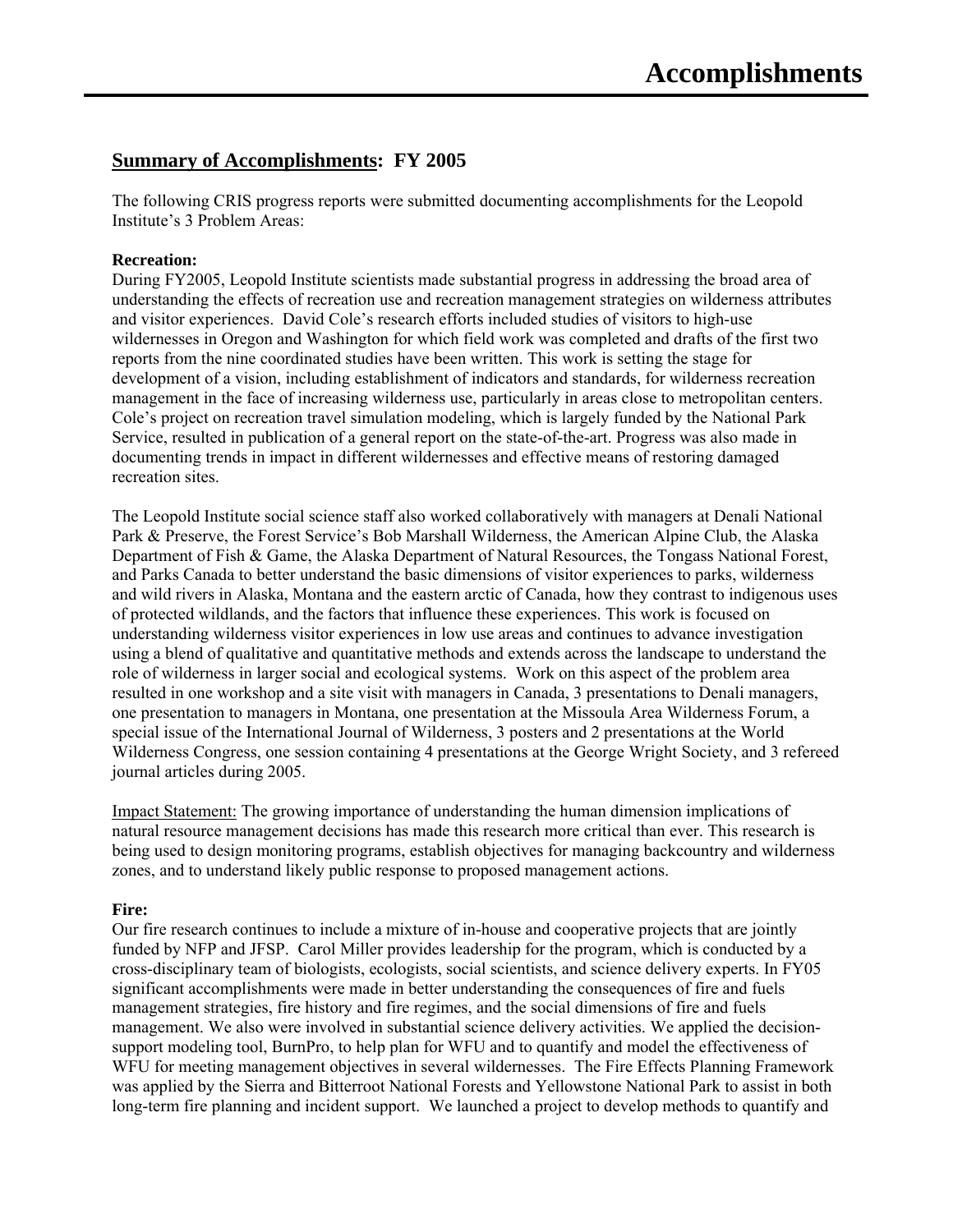track the cumulative consequences of past suppression decisions. Fire behavior models will determine where fires would have spread and what effects (including smoke production) would have resulted, had they not been suppressed. We continued work on a FHM project to use FIA plots to determine how fire management tactics influence short-term fine scale post-fire weed establishment and long-term landscape scale post-fire vegetation patterns. A draft article on cross-scale relationships in fire regimes was prepared and will be submitted to the journal Ecosystems in fall/winter 2005 that outlines key questions and testable hypotheses to move the study of fire as a landscape and ecosystem process into an explicitly multi-scale framework. A national survey and phone interviews of wilderness fire managers identified the incentives and disincentives for wildland fire use (WFU) facing fire managers. We investigated the causes and consequences of lack of public trust in management agencies and their ability to carry out fire and fuels management consistent with land management. A survey tool was developed and used to measure and monitor levels of public trust in the Bitterroot Valley, MT. We developed methods for collecting data on the meanings that residents of the Bitterroot Valley, MT place on areas being considered for fuel treatments and then mapped this information in a GIS so human values can be integrated into planning fire and fuels treatments. In addition to their use in planning fuels treatments, these maps have provided a framework for the public to use when expressing their needs and articulating values-at-risk at collaborative planning meetings. We commissioned a qualitative study to develop understanding of public outreach conducted by the Rocky Mountain Ranger District of the Lewis and Clark National Forest during the planning and implementation of a large scale prescribed burn in the Scapegoat Wilderness. The concept of mindfulness exhibited by high reliability organizations was applied in analysis of the agency's public outreach efforts. Cooperators interviewed residents of the Bitterroot Valley to learn their attitudes about Community Wildfire Protection Plans and to identify preferred incentives and disincentives for fuel reduction by landowners. Three new grants were awarded to initiate new projects: develop technology transfer materials to improve the use and acceptance of the Fire Effects Planning Framework (FEPF), develop a spatially explicit decision support system to integrate knowledge of aquatic species needs into FEPF, and use knowledge from social science disciplines to better understand what influences the adoption and use of scientific knowledge by fire mangers.

Impact Statement: This research will help improve understanding of the social and biophysical constraints to restoring fire as a natural ecological process and at understanding the options available for the stewardship of the process of fire in wilderness that includes natural and prescribed fire. It will help managers make decisions about fire use across boundaries and over large landscapes as well as understand the social context within which they make and implement decisions.

#### **Invasives:**

Field work continued for several different projects studying the factors related to the influx of nonnative invasive plants. During the 2005 field season, Peter Landres completed data collection on research funded by the Forest Health Monitoring Program to see if fire management activities such as handline, explosive line, helispots, and spike camps influence the introduction and establishment of non-native plants in remote backcountry locations inside wilderness. Field work was also completed by Landres investigating the feasibility of using already established FIA plots for detecting the influx of non-native plants in areas burned by fire. Field research conducted by Landres and Ray Callaway at the University of Montana documenting the novel effects of a biocontrol agent increasing the allelopathic effect of an exotic invasive plant was published in the journal Ecology Letters. This latter field research has been presented at over 7 invited university seminars and was acknowledged when Callaway received an international award for his work on allelopathy. Field work continued during 2005 on the RJVA with the University of Montana to study the effects of fire-produced charcoal on the germination and establishment of spotted knapweed seeds, and the effects of this charcoal on mediating the effect of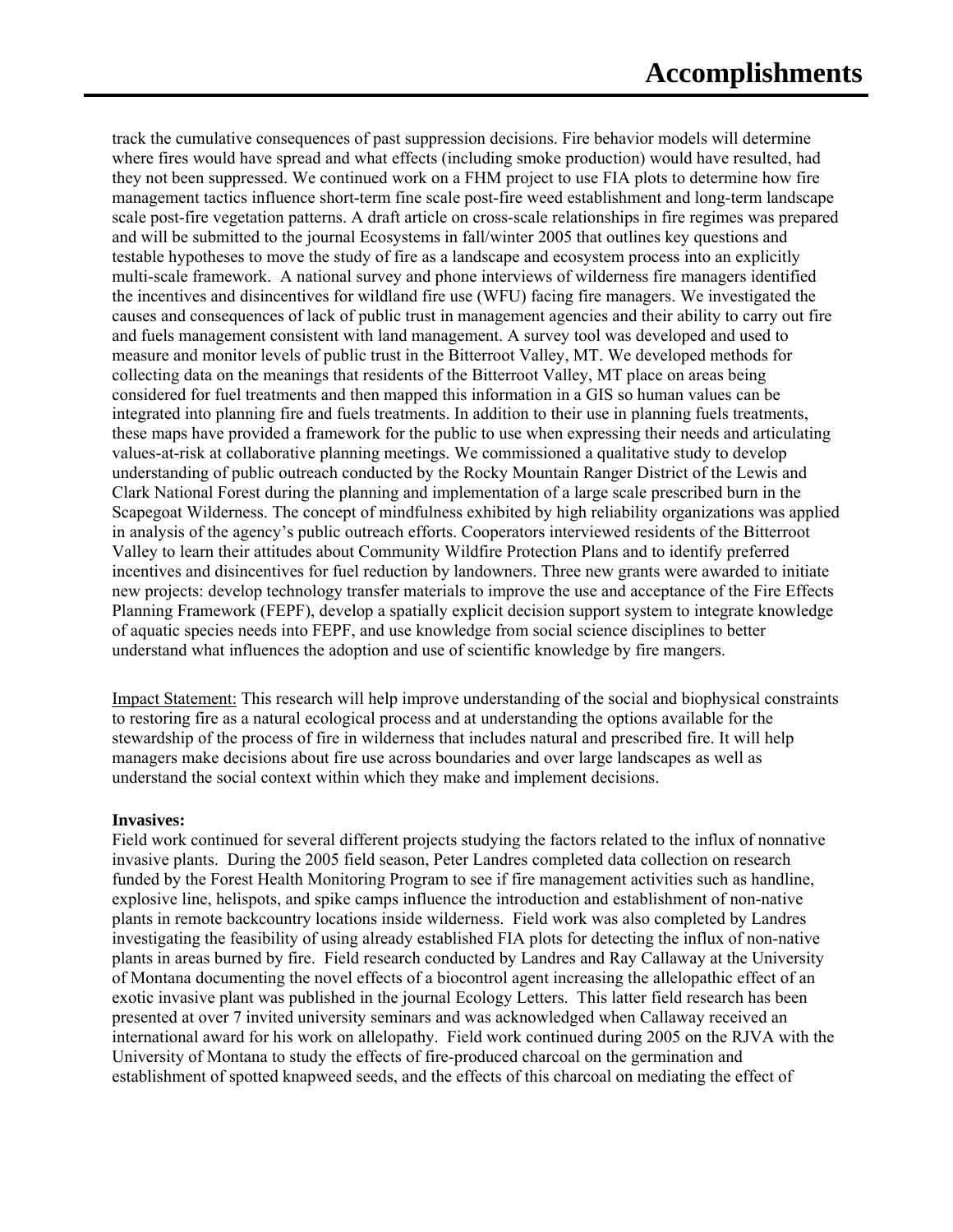knapweed-produced allelopathic herbicide on the establishment and growth of native bunchgrasses following wildfire.

A study in 2004 conducted by Steve Corn with funding from the USGS Amphibian Research and Monitoring Initiative and a Cooperative Ecosystem Studies Unit grant to Grand Teton National Park (GRTE) confirmed the presence of a pathogenic chytrid fungus, which may represent an emerging infectious disease, in amphibian populations in GRTE. These results stimulated a proposal for further research to the USGS Park Oriented Biological Support program from Corn and Sophie St. Hilaire, veterinary pathologist at Idaho State University. This study, which will compare pathogenicity of chytrid strains in GRTE to strains from Colorado, has been funded for work in 2006-07.

David Pilliod left the Institute to take a faculty position at California Polytechnic University, San Luis Obispo. He continues to study the role of hatchery fish in the spread of pathogens to native amphibians, and to lead a multi-investigator meta-analysis of the effects of introduced trout on amphibian occurrence in the northern Rocky Mountains. A manuscript from this analysis is nearing completion

#### Impact Statement:

The spread of alien species in wilderness and other protected areas has become one of the greatest threats to natural ecosystems. The studies reported here will provide guidance on better understanding both the occurrence and management of such species and provide a portion of the basis needed to control their further spread.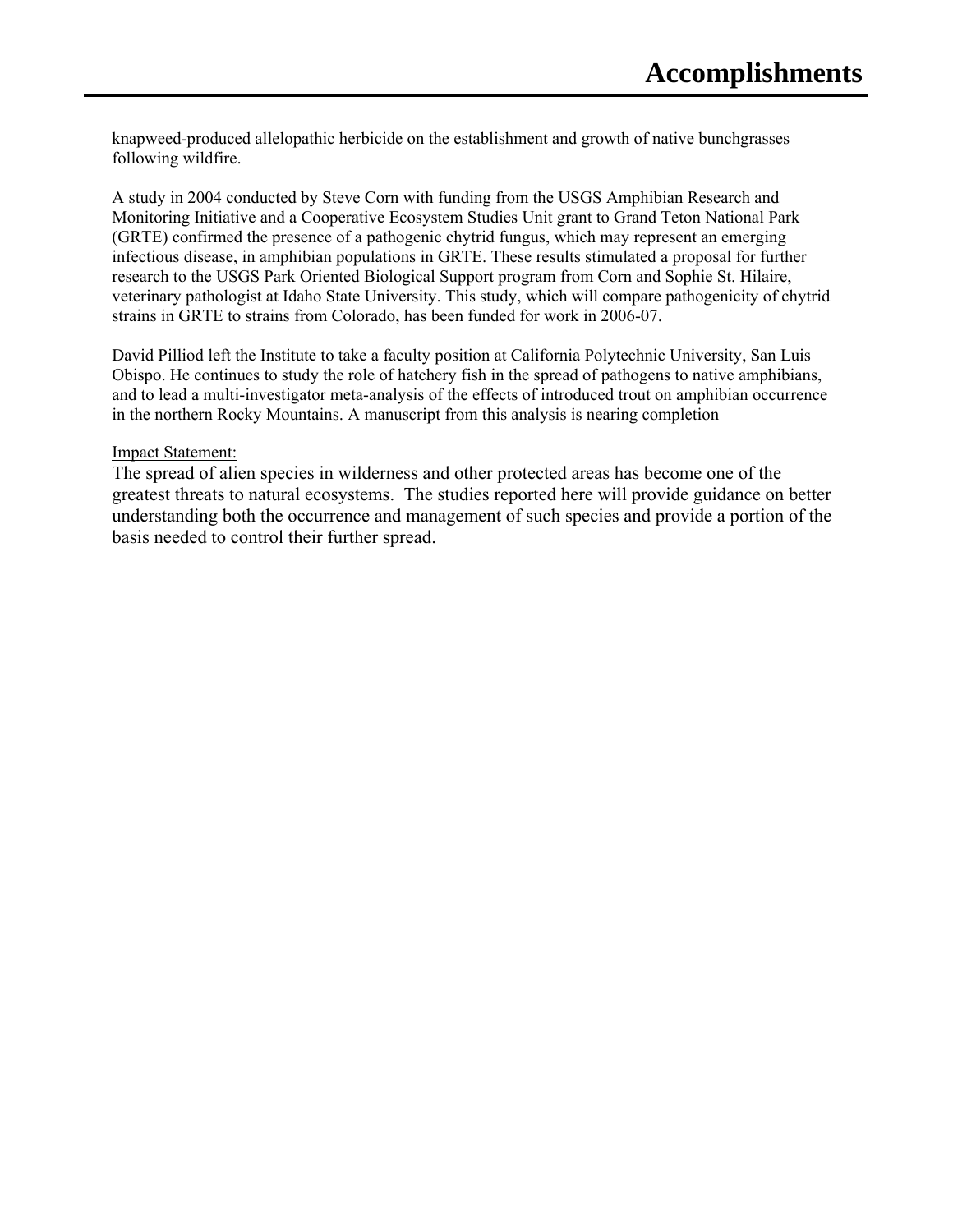Leopold Institute projects include in-house research and research application studies, as well as cooperative projects with scientists from other federal agencies and universities. This section provides brief descriptions of projects that were either initiated or completed in FY 2005. On-going projects are listed by title and Principal Investigator. Additional details are available on the Institute's website:<http://leopold.wilderness.net/research.cfm>

#### **PROJECTS INITIATED IN FY 2005:**

**TRENDS IN CAMPSITE IMPACTS IN THE SOUTHWEST.** David Cole - Aldo Leopold Wilderness Research Institute; Pam Foti, Northern Arizona University

**PROJECT DESCRIPTION:** Collect data on campsite conditions in several wilderness areas in Arizona for comparison with earlier data. The goal is to better understand trends in ecological impacts on wilderness campsites in the southwest.

**WHERE:** Selected wildernesses in Arizona

#### **INTEGRATING SOCIAL VALUES IN VEGETATION MODELS VIA GIS: THE MISSING LINK FOR THE BITTERROOT NATIONAL FOREST.** Anne Black, Alan Watson, Carol Miller - Aldo Leopold Wilderness Research Institute

**PROJECT DESCRIPTION:** This project aims to improve methods for presentation of data on social values in a GIS format. Such methods are needed to further increase effectiveness of integration of human values into planning fire and fuels treatments. Information on social effects of alternatives is necessary for NEPA documentation, and while there are several possible techniques to accomplish this objective, none that are GIS-based have been tested sufficiently or peer-reviewed, nor are any theoretically based.

**WHERE:** Bitterroot National Forest, Montana. This study is a collaborative effort with the Bitterroot Ecosystem Management Project.

## **HIGH RELIABILITY ORANGIZATION OF PUBLIC INVOLVEMENT IN AGENCY DECISION TO ACCOMPLISH WILDERNESS FIRE MANAGEMENT OBJECTIVES.** Katie

Knotek, Alan Watson, Carol Miller - Aldo Leopold Wilderness Research Institute **PROJECT DESCRIPTION:** This project uses the South Fork Sun River Prescribed Fire on the Rocky Mountain District of the Lewis and Clark National Forest as a case study to develop an understanding of public involvement in agency decisions regarding the planning and implementation of a fire and fuels management project in a wilderness adjacent to other land uses. Emphasis is on identifying specific public involvement processes conducted before, during and following implementation of the prescribed burn. It will analyze the perceptions of both agency personnel and public participants concerning the agency's organization of public involvement in management decisions regarding the planning and implementation of the prescribed burn. Analysis will emphasize identification of Highly Reliable Organization (HRO) characteristics exhibited by the agency in public involvement efforts and its influence on participant attitudes towards the burn.

**WHERE:** :Lewis and Clark National Forest, Montana

**LEARNING FROM THE PAST: RETROSPECTIVE ANALYSES OF THE FIRE BEHAVIOR IN YOSEMITE AND SEQUOIA-KINGS CANYON NATIONAL PARKS.** Carol Miller, Anne Black, Brett Davis - Aldo Leopold Wilderness Research Institute; Mike Beasley and Tony Caprio, National Park Service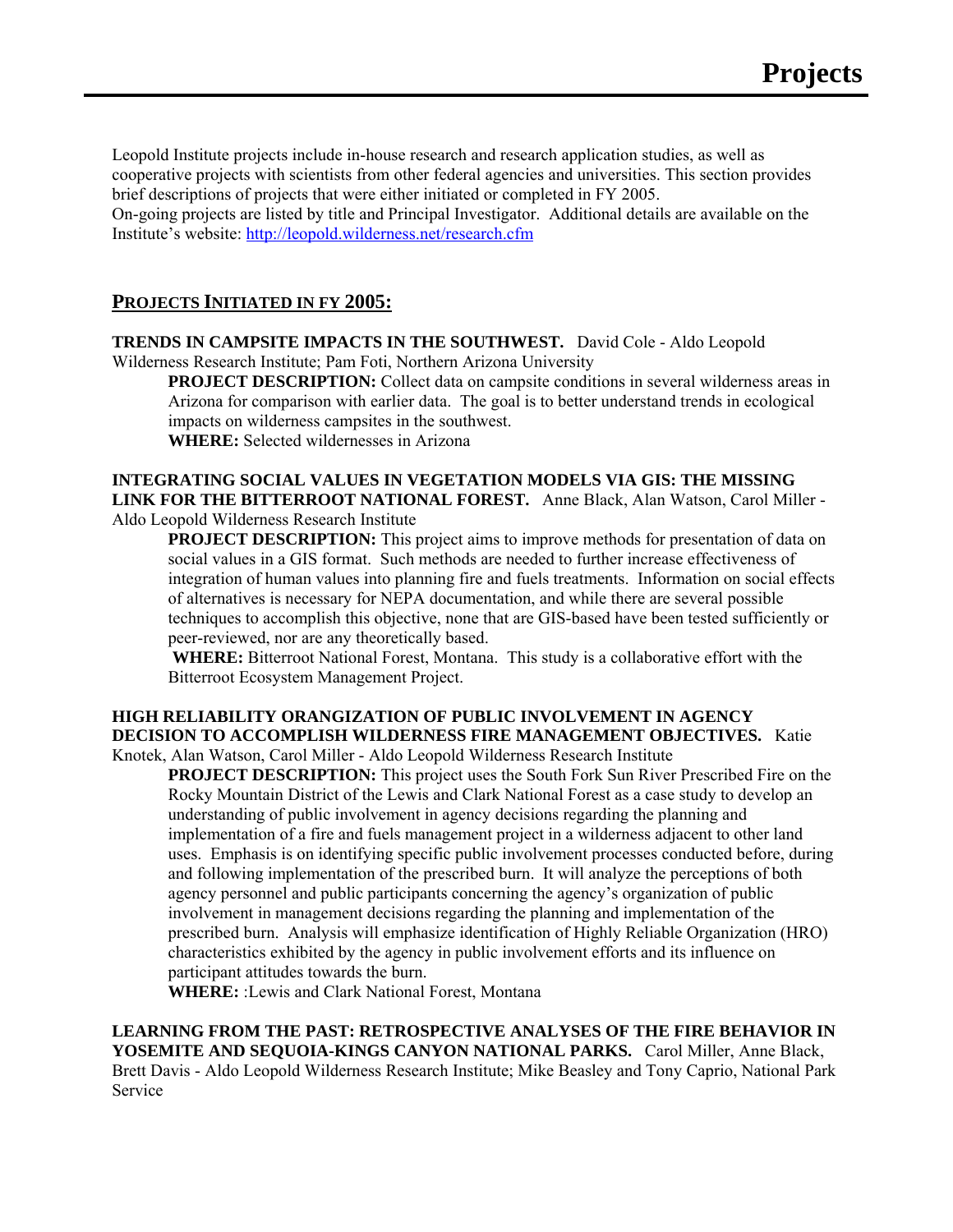**PROJECT DESCRIPTION:** Retrospective fire behavior modeling and risk-benefit assessments will be used to better understand the consequences of fire suppression decisions for suppressed lightning ignitions that have occurred since 1991 in Yosemite and Sequoia-Kings Canyon National Parks. We will determine where lightning ignitions would have spread had they not have been suppressed and will assess the effects that would have resulted from these fires. Methods we develop will allow managers to quantify and track the consequences of suppression activities.

**WHERE:** Yosemite and Sequoia-Kings Canyon National Parks, California

**MONITORING EFFECTS OF TRUST IN COLLABORATIVE PLANNING FOR A LANDSCAPE-LEVEL FUELS TREATMENT PROJECT ON THE BITTERROOT NATIONAL FOREST, MONTANA.** Alan Watson, Katie Knotek - Aldo Leopold Wilderness Research Institute; William Borrie, University of Montana

**PROJECT DESCRIPTION:** This project, carried out over two years, will evaluate the application of recent research on trust in collaborative planning for a fuels treatment project on the Bitterroot National Forest. It will use knowledge gained from a recently completed Joint Fire Sciences project as an evaluation of the success of collaborative planning in a landscape-level fuel hazard reduction treatment project. This project is part of a larger Bitterroot Ecosystem Management Project effort.

**WHERE:** Bitterroot National Forest, Montana. This study is a collaborative effort with the Bitterroot Ecosystem Management Project.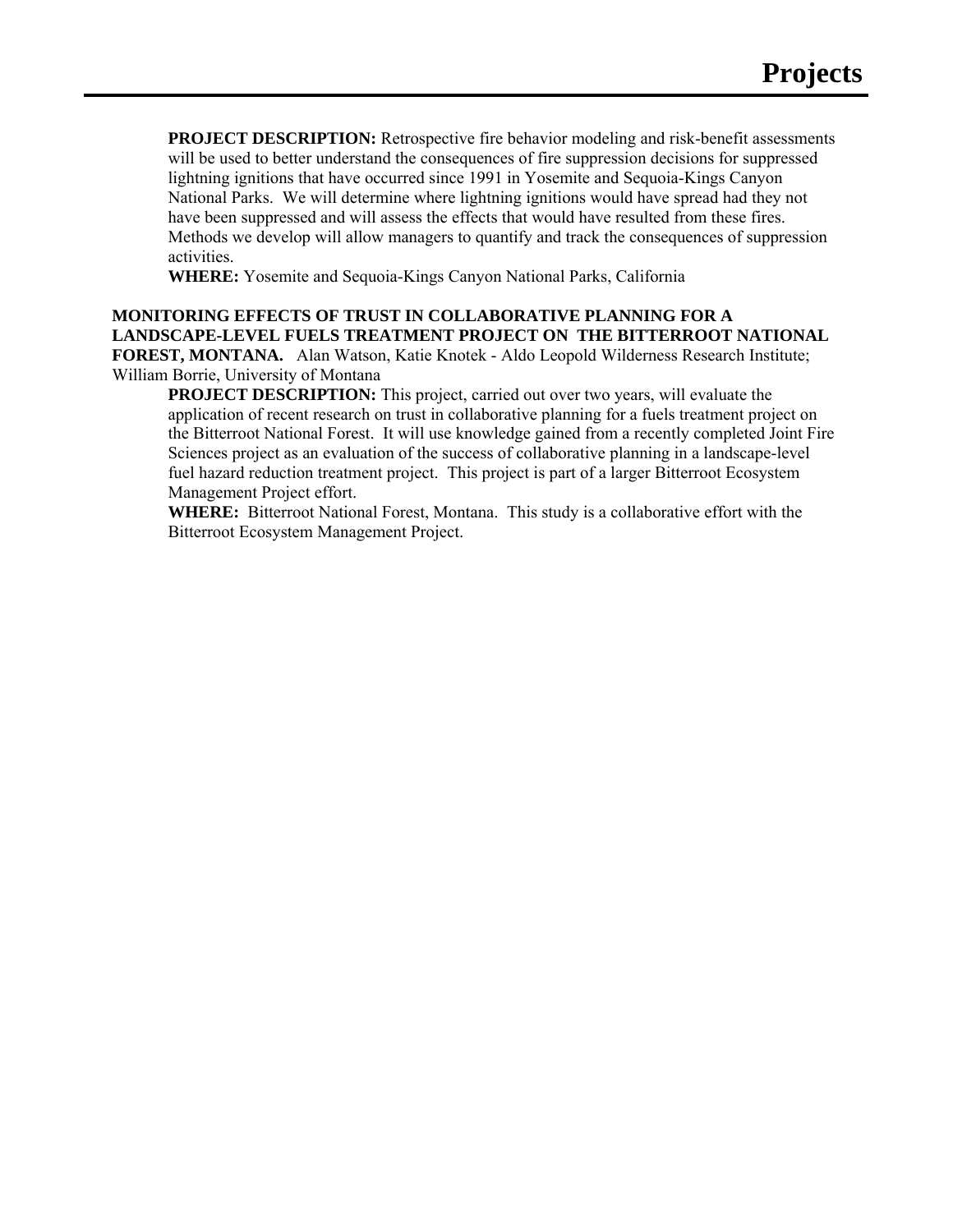#### **PROJECTS ON-GOING IN FY 2005:**

**(See the Institute's web site for additional details:** <http://leopold.wilderness.net/research.cfm>**)** 

**BASELINE DATA AND TRENDS IN RECREATION IMPACTS ON WILDERNESS CAMPSITES.** David Cole - Aldo Leopold Wilderness Research Institute

**UNDERSTANDING VISITOR EXPERIENCES IN PORTIONS OF WILDERNESS THAT RECEIVE HEAVY USE, PARTICULARLY BY PEOPLE ON DAY VISITS.** David Cole - Aldo Leopold Wilderness Research Institute, Troy Hall - University of Idaho

**VISITOR CONFLICT IN HIGH-USE WILDERNESS IN THE NORTHEAST.** Rudolph Schuster - State University of New York, David Cole - Aldo Leopold Wilderness Research Institute

**EFFECTIVENESS OF SOIL AMENDMENTS, TRANSPLANTING, AND SEEDING IN ACCELERATING THE REVEGETATION OF DISTURBED SUBALPINE CAMPSITES, EAGLE CAP WILDERNESS, OREGON.** David Cole - Aldo Leopold Wilderness Research Institute

**DEFINING THE ROLE OF TRUST IN COLLABORATIVE RELATIONSHIPS TO MAKE WILDERNESS STEWARDSHIP DECISIONS.** William Borrie - University of Montana, Alan Watson - Aldo Leopold Wilderness Research Institute

**DEVELOPING AN UNDERSTANDING OF WILDERNESS EXPERIENCES AND MEANINGS: AUYUITTUQ AND QUTTINIRPAAQ NATIONAL PARKS OF CANADA, NUNAVUT.** Alan Watson - Aldo Leopold Wilderness Research Institute, Parks Canada, Paul Lachapelle, Stephen F. McCool - University of Montana

**BITTERROOT NATIONAL FOREST - HYDROLOGIC AND HUMAN CONNECTIVITY: WILDERNESS DAMS AND QUALITY OF LIFE IN THE BITTERROOT VALLEY.** Kari Gunderson, Alan Watson - Aldo Leopold Wilderness Research Institute, Catherine Pringle - University of Georgia

YAKUTAT COMMUNITY STUDY. Neal Christensen, Alan Watson - Aldo Leopold Wilderness Research Institute

**LEARNING FROM THE PAST: RETROSPECTIVE ANALYSES OF FIRE BEHAVIOR IN YOSEMITE AND SEQUOIA-KINGS CANYON NATIONAL PARKS.** Carol Miller, Anne Black, Brett Davis - Aldo Leopold Wilderness Research Institute, Tony Caprio - Sequoia-Kings Canyon National Park, Michael Beasley - Yosemite National Park

**CLIMATE DRIVERS OF FIRE AND FUEL IN THE NORTHERN ROCKIES: PAST, PRESENT AND FUTURE.** Emily Heyerdahl, Matthew Rollins - RMRS Fire Lab, Penny Morgan - University of Idaho, Carol Miller - Aldo Leopold Wilderness Research Institute

**FIRE MANAGEMENT STRATEGIES FOR WILDERNESS AND OTHER PROTECTED WILDLANDS: THE POTENTIAL CONTRIBUTION OF LANDSCAPE-SCALE ANALYSES OF FIRE HISTORY.** Carol Miller - Aldo Leopold Wilderness Research Institute, Lisa Graumlich, Todd Kipfer - Montana State University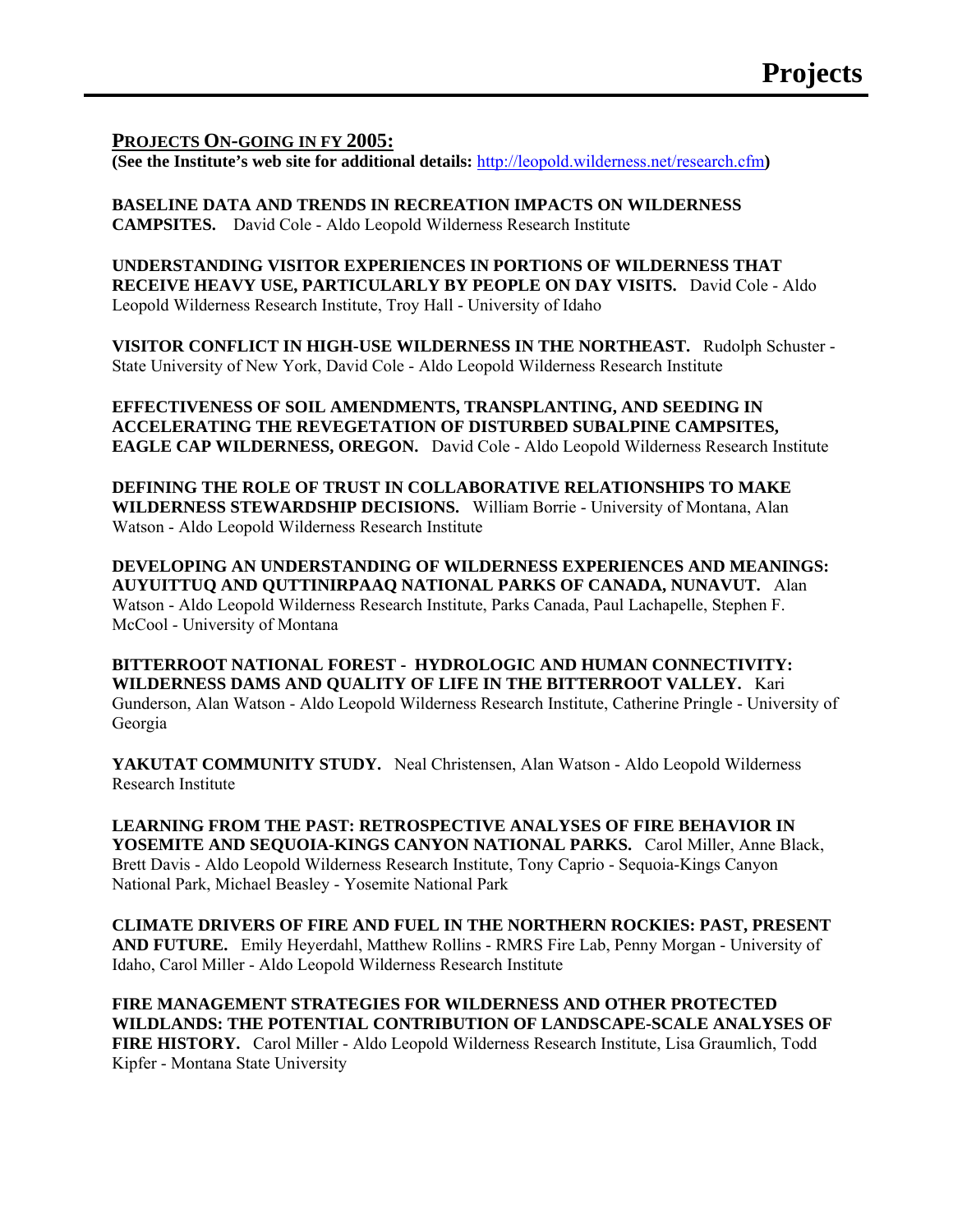**COMPARING FIRE SCAR ANALYSIS, FIRE ATLAS RECORDS, AND FIRE SIMULATIONS.** Carol Miller - Aldo Leopold Wilderness Research Institute, Thomas Swetnam, Calvin Farris - University of Arizona

**SIMULATION OF WILDLAND FIRE USE (WFU) TO MEET RESTORATION OBJECTIVES IN WILDERNESS.** Carol Miller - Aldo Leopold Wilderness Research Institute, Robert E. Keane, Russ Parsons - Fire Sciences Lab

**VARIABILITY IN FIRE REGIMES ACROSS SPACE AND TIME.** Carol Miller - Aldo Leopold Wilderness Research Institute, Penny Morgan - University of Idaho

**WILDERNESS FIRE REPORTING.** David Parsons, Peter Landres, Vita Wright, Carol Miller, Doug Tempel - Aldo Leopold Wilderness Research Institute, Susan Sater - U.S. Forest Service Pacific Northwest Region (R6), Chris Ryan - U.S. Forest Service Northern Region (R1), Steve Boutcher - U.S. Forest Service Washington Office

**EVALUATING THE EFFECTS OF MANAGEMENT-IGNITED FIRE ON THE INFLUX OF EXOTIC PLANTS IN WILDERNESS.** Peter Landres - Aldo Leopold Wilderness Research Institute

**EFFECTS OF CHARCOAL FROM DIFFERENT FUELS AND FIRE SEVERITIES ON THE DEMOGRAPHY AND PHYTOTOXIC IMPACTS OF SPOTTED KNAPWEED FOLLOWING WILDFIRE.** Ray Callaway - University of Montana, Peter Landres - Aldo Leopold Wilderness Research Institute

**MONITORING EFFECTS ON TRUST IN COLLABORATIVE PLANNING FOR A LANDSCAPE-LEVEL FUELS TREATMENT PROJECT ON THE BITTERROOT NATIONAL FOREST.** Katie Knotek, Alan Watson - Aldo Leopold Wilderness Research Institute, William Borrie - University of Montana

**HIGH RELIABILITY ORGANIZATION OF PUBLIC INVOLVEMENT IN AGENCY DECISIONS TO ACCOMPLISH WILDERNESS FIRE MANAGEMENT OBJECTIVES.** Katie Knotek, Alan Watson, Carol Miller - Aldo Leopold Wilderness Research Institute

**INTEGRATING SOCIAL VALUES IN VEGETATION MODELS VIA GIS: THE MISSING LINK FOR THE BITTERROOT NATIONAL FOREST.** Anne Black, Alan Watson, Carol Miller - Aldo Leopold Wilderness Research Institute

**INTEGRATING SOCIAL SCIENCE RESEARCH WITH WILDLAND FIRE SCIENCE AND MANAGEMENT: PHASE I.** Alan Watson - Aldo Leopold Wilderness Research Institute, Jim Burchfield - University of Montana

**PREDICTING INDIVIDUAL RESIDENTIAL DEVELOPMENT NEAR WILDERNESS FOR STRATEGICALLY PLANNING FUEL TREATMENTS IN THE BITTERROOT NATIONAL FOREST, MONTANA.** Neal Christensen, Peter Landres - Aldo Leopold Wilderness Research Institute

**ORGANIZATIONAL MANAGEMENT TOOLS FOR WILDLAND FIRE MANAGERS: AN ANNOTATED READING LIST.** Greg Larson – University of Montana, Vita Wright - Aldo Leopold Wilderness Research Institute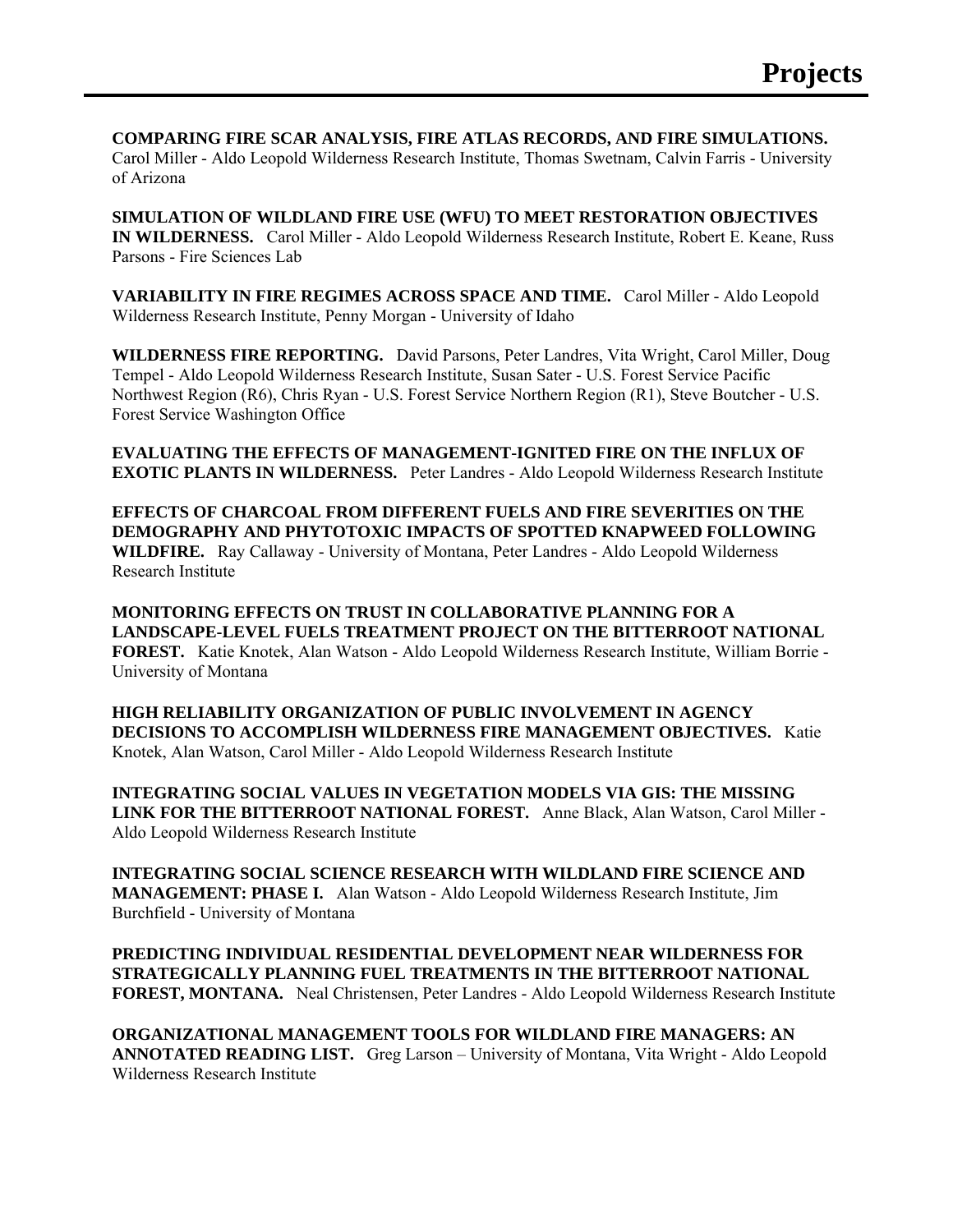**UNDERSTANDING THE EFFECTS OF FIRE MANAGEMENT PRACTICES ON FOREST HEALTH: IMPLICATIONS FOR WEEDS AND VEGETATION STRUCTURE.** Anne Black, Peter Landres - Aldo Leopold Wilderness Research Institute

**THE FIRE EFFECTS PLANNING FRAMEWORK (FEPF).** Anne Black, Carol Miller - Aldo Leopold Wilderness Research Institute

**DEVELOPMENT AND DELIVERY OF SCIENCE SYNTHESIS:FUELSTOOLS AND TRAINING MATERIALS.** Anne Black - Aldo Leopold Wilderness Research Institute

**METHODS FOR ESTIMATING DESERT TORTOISE ABUNDANCE.** Steve Corn - Aldo Leopold Wilderness Research Institute, Philip A. Medica - U.S. Fish and Wildlife Service, C. Richard Tracy - University of Nevada, University of Nevada, Reno, Ronald W. Marlow - University of Nevada

**AMPHIBIAN RESEARCH AND MONITORING INITIATIVE.** Steve Corn, Blake Hossack, David Pilliod - Aldo Leopold Wilderness Research Institute, Charles R. Peterson - Idaho State University, Andrew Sheldon, Chris Funk, Bryce Maxell, Aimee Wyrick - University of Montana

**DECLINING AMPHIBIANS IN THE PACIFIC NORTHWEST: DO STOCKED GAME FISH SPREAD PATHOGENIC AQUATIC FUNGI THAT CAUSE MASS MORTALITY OF AMPHIBIAN EGGS?** David Pilliod - Aldo Leopold Wilderness Research Institute, Jill McNeill, Vern Winston - Idaho State University, Bruce Bury, Chris Pearl - USGS Forest and Rangeland Ecosystem Sciences Center

**CHYTRID FUNGUS IN THE ROCKY MOUNTAINS: ESTABLISHING DISTRIBUTION & EVALUATING THREAT TO BOREAL TOADS.** David Pilliod - Aldo Leopold Wilderness Research Institute, Erin Muths - USGS Biological Resources Division

**EFFECTS OF PRESCRIBED AND WILDLAND FIRE ON AQUATIC ECOSYSTEMS IN WESTERN FORESTS.** Steve Corn, David Pilliod - Aldo Leopold Wilderness Research Institute, Bruce Bury, Erin Hyde, Chris Pearl - USGS Forest and Rangeland Ecosystem Sciences Center

**MACROINVERTEBRATE ASSEMBLAGES IN MOUNTAIN STREAMS IN BURNED (WILDLAND AND PRESCRIBED) AND UNBURNED WATERSHEDS ON THE PAYETTE NATIONAL FOREST, IDAHO.** Katherine Strickler - University of Idaho, David Pilliod - Aldo Leopold Wilderness Research Institute

**PERSONAL AND SOCIAL INFLUENCES TO THE SUCCESS OF SCIENCE DELIVERY AND APPLICATION EFFORTS.** Vita Wright - Aldo Leopold Wilderness Research Institute, Mike Patterson – University of Montana, Charisse Sydoriak - BLM National Science and Technology Center, John Szymoniak, Cynthia Miner - Pacific Southwest Research Station, James Saveland - Rocky Mountain Research Station, Ruth Jacobs - USGS Forest and Rangeland Ecosystem Sciences Center

**LEOPOLD INSTITUTE WEB SITE.** Suzanne Schwartz, Vita Wright - Aldo Leopold Wilderness Research Institute, Lisa Eidson - University of Montana Wilderness Institute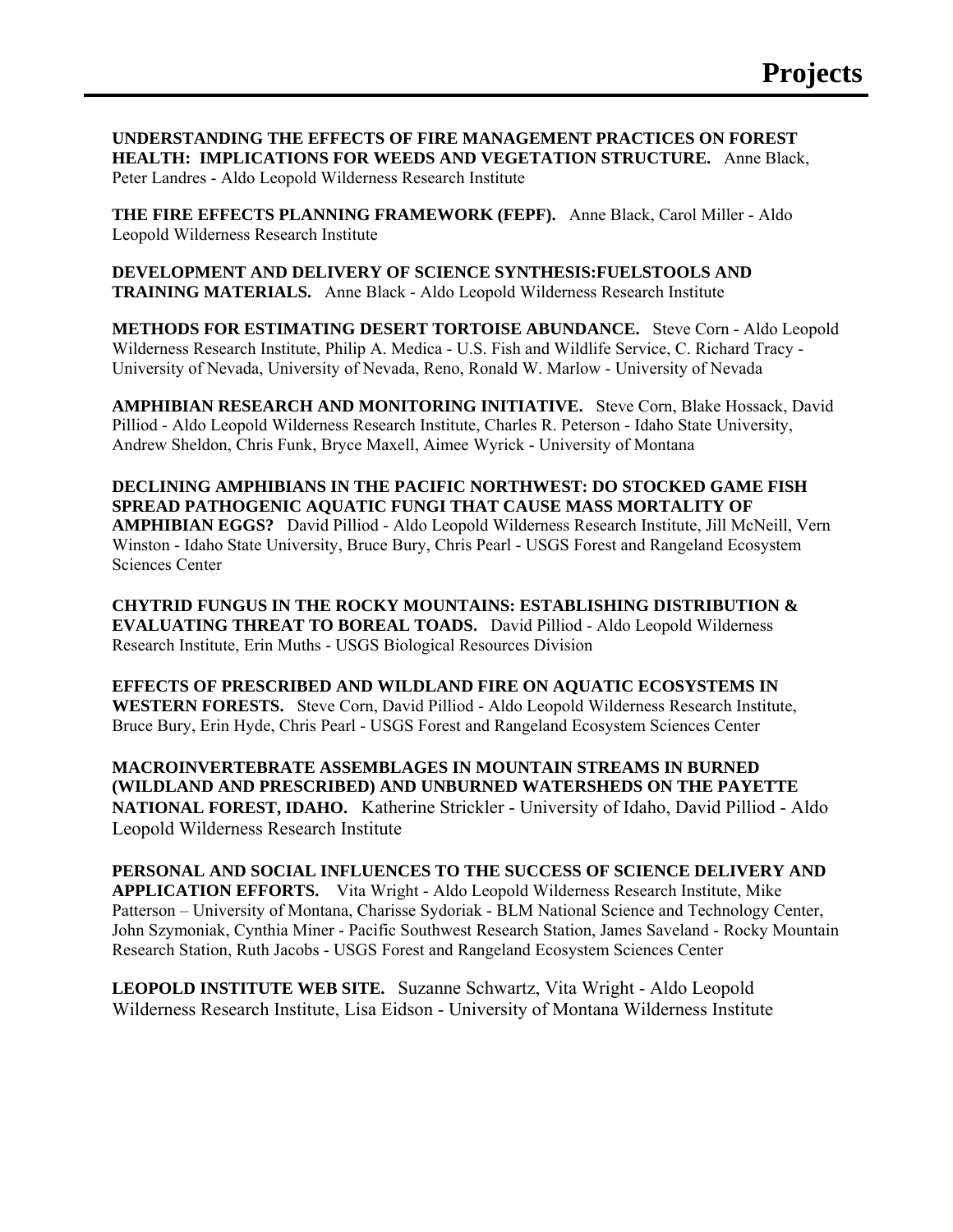#### **PROJECTS COMPLETED IN FY 2005:**

## **MONITORING WILDERNESS CHARACTER: DEVELOPING A CONCEPTUAL FRAMEWORK AND NATIONAL MONITORING PROTOCOLS.** Peter Landres - Aldo Leopold

Wilderness Research Institute

**PROJECT DESCRITION:** This study sought to accomplish the following objectives: 1) Develop a description of wilderness character that can be used for developing monitoring direction, and that captures the full set of ideals, meanings, and relationships embodied by this phrase. 2) Develop a conceptual framework or model based on the Section 2(c) Definition of Wilderness from the 1964 Wilderness Act to describe specific national elements or "qualities" of wilderness character that managers are responsible for and that could be monitored. 3) Develop nationally applicable indicators based on these qualities of wilderness character; These indicators will generally be from already existing Forest Service and other national databases, accessed through a corporate data "warehouse." 4) Develop nationally applicable monitoring protocols that describe how the data for these indicators will be collected, stored, analyzed, and used. **WHERE:** Missoula, MT

#### **PRODUCTS:**

Cole, David N. 2004. Wilderness experiences: what should we be managing for? International Journal of Wilderness 10(3): 25-27.

[Leopold Publication Number 532](http://leopold.wilderness.net/pubsResults.cfm?searchtype=publication&pub=722)

Landres, Peter. 2004. Developing Indicators to Monitor the "Outstanding Opportunities" Quality of Wilderness Character. International Journal of Wilderness 10(3):8-11, 20. [Leopold Publication Number 534](http://leopold.wilderness.net/pubsResults.cfm?searchtype=publication&pub=724)

Landres, Peter; Boutcher, Steve; Merigliano, Linda; Barns, Chris; Davis, Denis; Hall, Troy; Henry, Steve; Hunter, Brad; Janiga, Patrice; Laker, Mark; McPherson, Al; Powell, Douglas S.; Rowan, Mike; Sater, Susan. 2005. Monitoring selected conditions related to Wilderness character: a national framework. USDA Forest Service Rocky Mountain Research Station General Technical Report RMRS-GTR-151, Fort Collins, CO. [Leopold Publication Number 544](http://leopold.wilderness.net/pubsResults.cfm?searchtype=publication&pub=734)

Watson, Alan E. 2004. Human relationships with wilderness: The fundamental definition of wilderness character. International Journal of Wilderness 10(3):4-7. Leopold Publication Number 553.

#### **ANALYSIS OF BARRIERS TO WILDLAND FIRE USE (WFU) IN FOREST SERVICE**

**WILDERNESS AREAS.** Carol Miller - Aldo Leopold Wilderness Research Institute **PROJECT DESCRITION:** This study helped to identify the barriers to implementing WFU in FS wilderness areas. A national internet survey of FS wilderness fire management officers was used to understand the factors that influence the WFU recommendation. Although we encountered problems with the administration of the survey and had a low response rate, we were able to identify primary barriers to WFU in wilderness, thereby establishing a foundation for mitigating these barriers, and for improving organizational effectiveness and the quality and consistency of fire management decisions. This study documented that decisions to implement WFU are influenced by organizational culture, environmental factors, resource availability and public support.

**WHERE:** National survey, administered from Moscow, ID.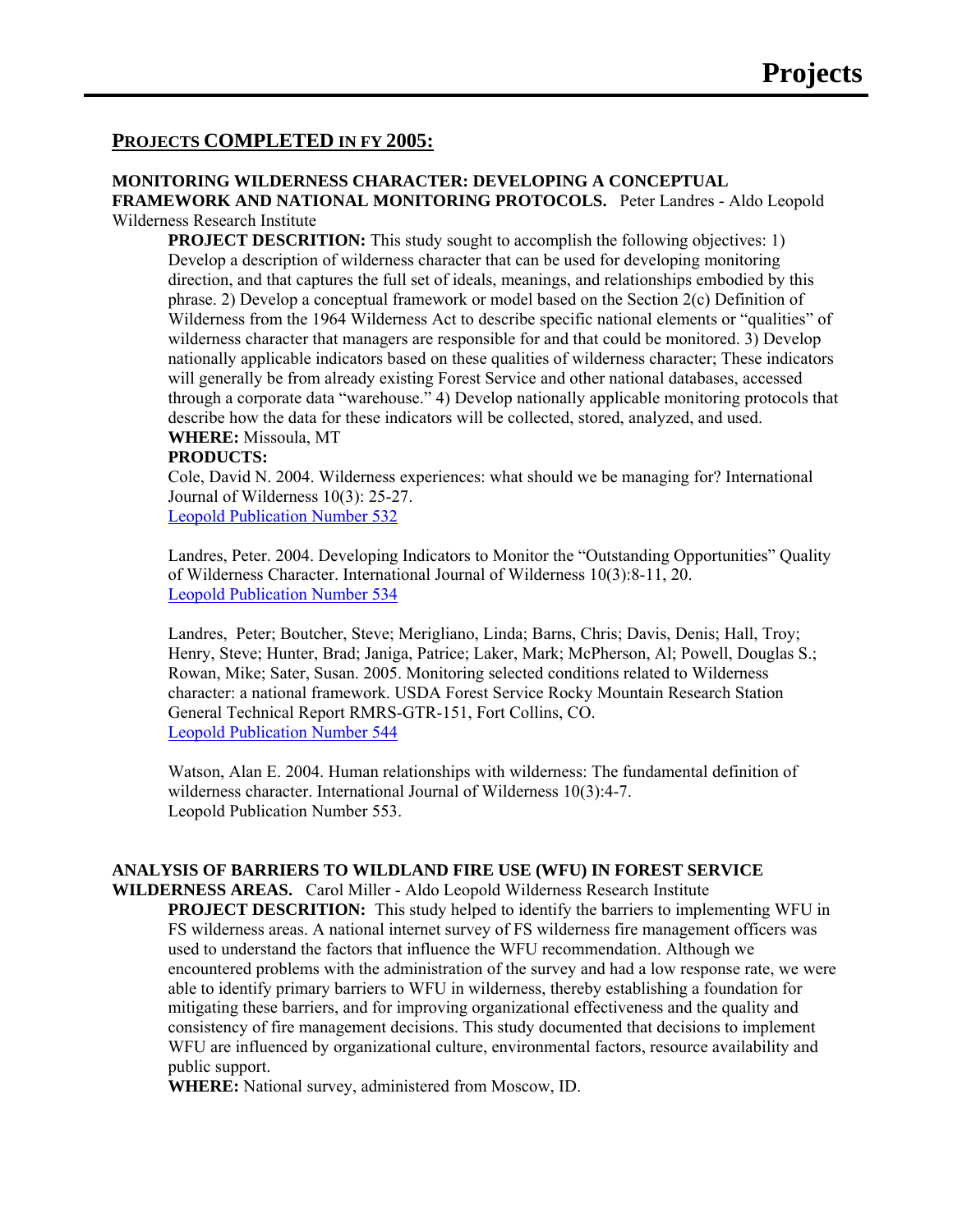#### **PRODUCTS:**

Doane, D. 2005. Barriers to Wildland Fire Use in USDA Forest service Wilderness Areas as perceived by wilderness fire managers. Master's Thesis. The University of Idaho, Moscow.

Doane, D.; O'Laughlin, J.; Morgan, P; Miller, C. 2005. Barriers to Wildland Fire Use in USDA Forest Service Wilderness Areas as Perceived by Wilderness Fire Managers. Contribution No. 1006, College of Natural Resources Experiment Station, University of Idaho Moscow, Idaho

Doane, D.; O'Laughlin, J.; Morgan, P.; Miller, C. 2006. Barriers to wildland fire use: a preliminary problem analysis. International Journal of Wilderness 12: 36-38.

#### **MONITORING TRUST AS AN EVALUATION OF THE SUCCESS OF COLLABORATIVE PLANNING IN A LANDSCAPE-LEVEL FUEL HAZARD REDUCTION TREATMENT PROJECT IN THE BITTERROOT VALLEY, MONTANA.** Adam Liljeblad - Aldo Leopold Wilderness Research Institute*,* William Borrie - University of Montana, Alan Watson - Aldo Leopold Wilderness Research Institute

**PROJECT DESCRITION:** A. Measure public trust in the agency among residents and adjacent communities of the Bitterroot National forest in Montana and as a baseline pre-treatment selection indicators of the condition of the relationship between the pubic and the Forest Service B. Develop understanding of the factors that influence trust in the agency C. Monitor public trust and influencing factors throughout the stages of a landscape-level fuel hazards reduction treatment selection process asone basic indicator of success.

**WHERE:** Ravalli and Missoula counties in Western Montana **PRODUCTS:** 

Liljeblad, Adam. 2005. Towards a comprehensive definition of trust: Understanding the public's trust in natural resource management. Master's Thesis. The University of Montana, Missoula. [Leopold Publication Number 558](http://leopold.wilderness.net/pubsResults.cfm?searchtype=publication&pub=751)

Knotek, Katie. 2005. Social and institutional influences on wilderness fire stewardship. International Journal of Wilderness. 11(3): 30 & 12. [Leopold Publication Number 563](http://leopold.wilderness.net/pubsResults.cfm?searchtype=publication&pub=756)

Liljeblad, Adam; Borrie, William; Watson, Alan. 2005. Monitoring trust as an evaluation of the success of collaborative planning in a landscape-level fuel hazard reduction treatment project in the Bitterroot Valley, Montana. Final report on file at: U.S. Department of Agriculture, Forest Service, Rocky Mountain Research Station, Aldo Leopold Wilderness Research Institute, Missoula, MT. 91 p.

Liljeblad, Adam; Borrie, William T. In press. Trust in wildland fire and fuel management decisions. International Journal of Wilderness. 12(1).

#### **FUELS PLANNING: SCIENCE SYNTHESIS AND INTEGRATION - ENVIRONMENTAL**

**CONSEQUENCES.** Elaine Sutherland - Rocky Mountain Research Station*, Anne Black -* Aldo Leopold Wilderness Research Institute

**PROJECT DESCRIPTION:** The mission of the Environmental Consequences team is to provide fuel treatment planners with the means to estimate the environmental consequences of proposed fuel treatment activities in the dry, interior forests (Ponderosa Pine, interior Douglas-fir, and Lodgepole Pine) of the western U.S. on air, soil and water resources, flora, terrestrial and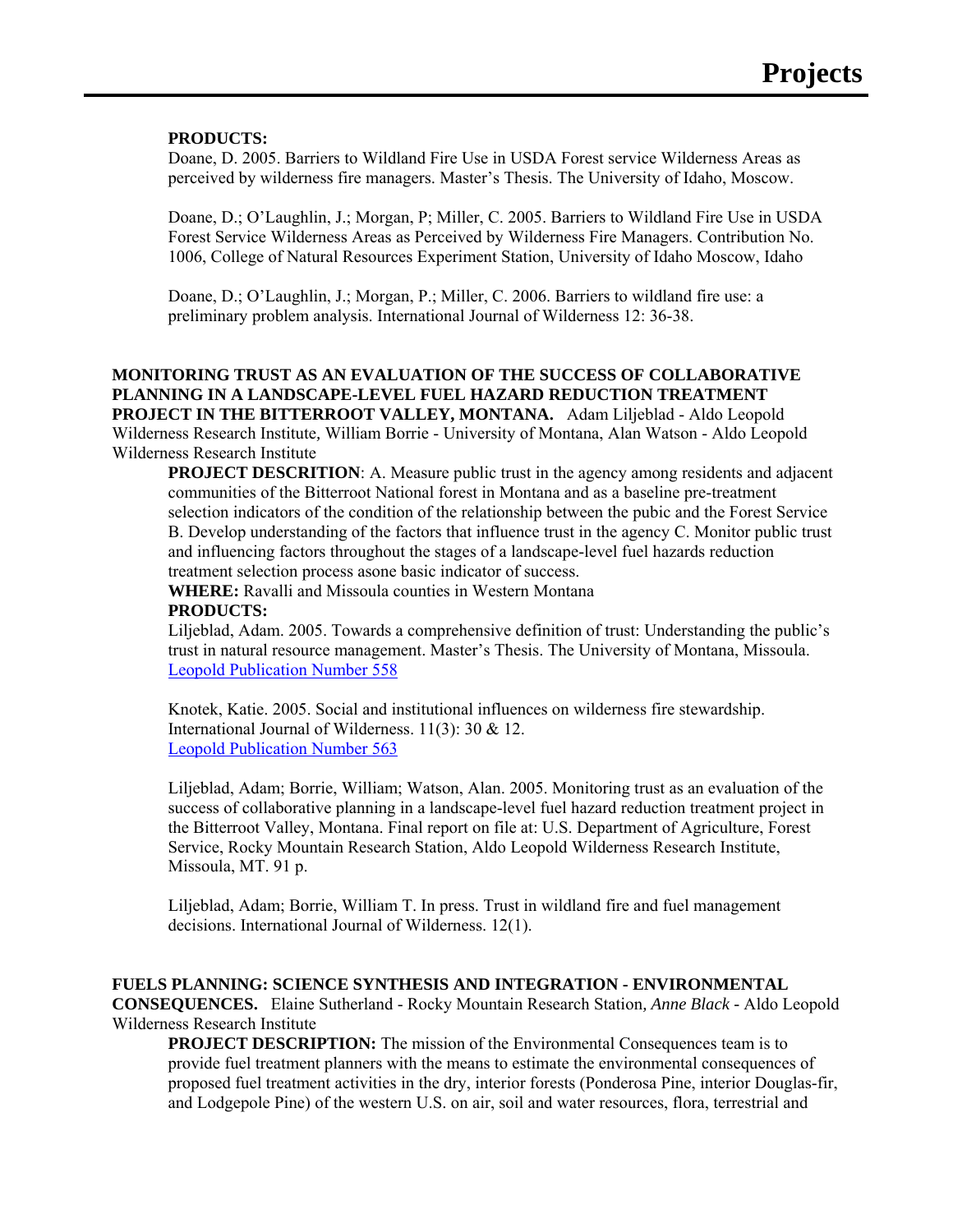aquatic fauna, and Armillaria root disease occurrence. This is a subteam of the National Fuels Synthesis:Science Synthesis and Integration Team led by Russ Graham (RMRS) and Sarah McCaffrey (NCS). Other teams include: fire behavior (D. Peterson, PNW), economics (J. Barbour, PNW), and social (P. Jakes, NCS). Anne's role was as assistant to the Environmental Consequences team leader (Elaine Sutherland). She was responsible for overseeing development of the project website, team logistics and share compilation and editorial review of the team's GTR.

**WHERE:** Interior West dry-forest habitats, USA **PRODUCTS:** 

Black, Anne. 2004. Wildland Fire Use: the 'other' treatment option. Environmental Consequences Fact Sheet 6; Fuels planning: science synthesis and integration. Res. Note RMRS-RN-23-6-WWW. Fort Collins, CO: U.S. Department of Agriculture, Forest Service, Rocky Mountain Research Station. 2 p. [Leopold Publication Number 535](http://leopold.wilderness.net/pubsResults.cfm?searchtype=publication&pub=725)

[Environmental Consequences Team webpage](http://forest.moscowfsl.wsu.edu/fuels/) - This website connects agency employees, scientists, educators, and the public to a toolkit and other resources to assist in determining effects from various fuels treatment activities on dry-Interior West cover types. Through the 'home' page, this will also connect users with the national Fuels Synthesis website.

#### **RAPID ASSESSMENT OF COMMUNITY RELATIONSHIPS TO THE BITTERROOT**

**NATIONAL FOREST.** Alan Watson, Kari Gunderson - Aldo Leopold Wilderness Research Institute; John Titre, Park Studies, Inc.

**PROJECT DESCRIPTION:** Cooperative with the Bitterroot Ecosystem Management Research Project, this study tested the application of rapid appraisal principles and methodologies to understand the relationships Bitterroot Valley residents have with the Bitterroot National Forest landscape. The cooperator also produced an annotated bibliography of relevant place-based planning and management articles that describe the purpose of place-based planning, methods of data collection and analysis, and applications.

**WHERE:** Communities around the Bitterroot National Forest. **PRODUCTS:** 

Annotated bibliography, on file, Leopold Institute

#### **MAPPING MEANINGS TO SUPPORT FUEL TREATMENT DECISIONS ON THE BITTERROOT NATIONAL FOREST.** Kari Gunderson, Alan Watson - Aldo Leopold Wilderness Research Institute

**PROJECT DESCRIPTION:** This post doctoral project, conducted cooperatively with the Bitterroot Ecosystem Management Research Project, was conducted at two levels. First, using rapid appraisal methodologies, interviews with individuals and groups were conducted to obtain understanding of the meanings people attach to the Bitterroot wilderness and non-wilderness lands. Second, these meanings were mapped using GIS methods to graphically depict areas of intense relationships and the scale of meanings people attach to this landscape. Third, community members were asked to describe how they believed proposed fuel treatment types and intensities would interact with the relationship they had with this landscape. This information was used in discussions with managers and other scientists to select the more specific location of proposed research and fuel treatments. Phase II of this research (funded by Joint Fire Science Program) is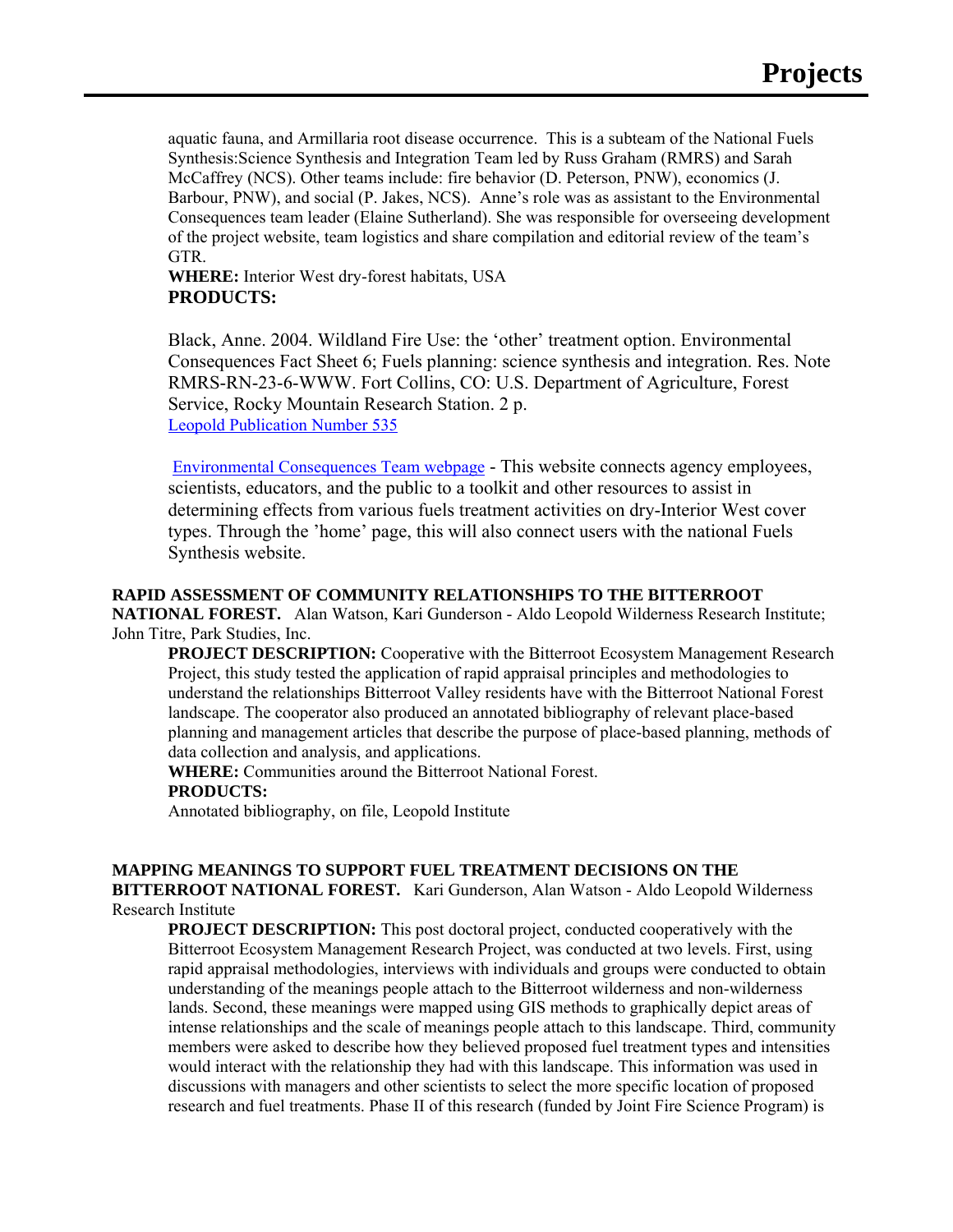ongoing and aimed at providing more specific meaning information on the sites selected for fuel treatment.

**WHERE:** Bitterroot National Forest communities **PRODUCTS:** 

Gunderson, Kari. In press. Understanding place meanings for wilderness: personal and community values at risk. International Journal of Wilderness. Volume 12(1).

## **INTEGRATING SOCIAL SCIENCE RESEARCH WITH WILDLAND FIRE SCIENCE: ASSESSING VALUES AT RISK FROM THE BITTERROOT COMMUNITY WILDFIRE**

**PROTECTION PLAN.** Alan Watson - Aldo Leopold Wilderness Research Institute; Jim Burchfield, Paul Lachapelle and Tam Ubben, The University of Montana

**PROJECT DESCRIPTION:** To understand how Bitterroot residents regard the efficacy of the actions recommended and carried out under the Community Wildfire Protection Plan, 23 individuals representing a diversity of interests were interviewed in 2004 and 2005. People were asked to describe how recommended fuel treatments conformed to people's attitudes, values, and community norms regarding forest lands in the Bitterroot, and whether the treatments were addressing priority values at risk. Results seem to indicate that the management of wildland fire use fires in wilderness will be guided more by physiographic, weather, and demographic conditions than the intensity of treatments in the wildland-urban interface.

**WHERE:** Bitterroot Valley, Montana

#### **PRODUCTS:**

**Burchfield, James; Lachapelle, Paul; Ubben, Tam. 2005.** Integrating social science research with wildland fire science: assessing values at risk from the Bitterroot Community Wildfire Protection Plan. University of Montana, College of Forestry and Conservation. Final report to the Leopold Institute.

#### **AUYUITTUQ AND QUTTINIRPAAQ NATIONAL PARKS SUMMER 2004 VISITOR**

**EXPERIENCE STUDY.** Alan Watson - Aldo Leopold Wilderness Research Institute; Steve McCool & Paul Lachapelle - The University of Montana; Frances Gertsch & Vicky Sahanatien - Parks Canada

**PROJECT DESCRIPTION:** This research was designed to assist Parks Canada Agency managers to better understand the experiences of visitors to Auyuittuq and Quttinirpaaq National Parks in Nunavut Territory, Canada. Such an understanding is an important component of designing management programs that will protect the values and resources in national parks, yet provide opportunities for enjoyment of them. The study is part of a multi-phase research project aimed at developing indicators for sustaining visitor experiences and supporting both present and future management actions.

**WHERE:** Auyuittuq and Quttinirpaaq National Parks, Nunavut Territory, Canada **PRODUCTS:** 

Lachapelle, Paul R.; McCool, Stephen F.; Watson, Alan E. 2005. Auyuittuq and Quttinirpaaq National Parks Summer 2004 Visitor Experience Study. Technical completion report. The University of Montana, on file at the Leopold Institute.

Workshop (July 2005) proceedings in preparation.

**BOB MARSHALL WILDERNESS COMPLEX 2004 VISITOR STUDY.** Alan Watson & Katie Knotek - Aldo Leopold Wilderness Research Institute; Joshua G. Whitmore, William T. Borrie, Steve McCool - University of Montana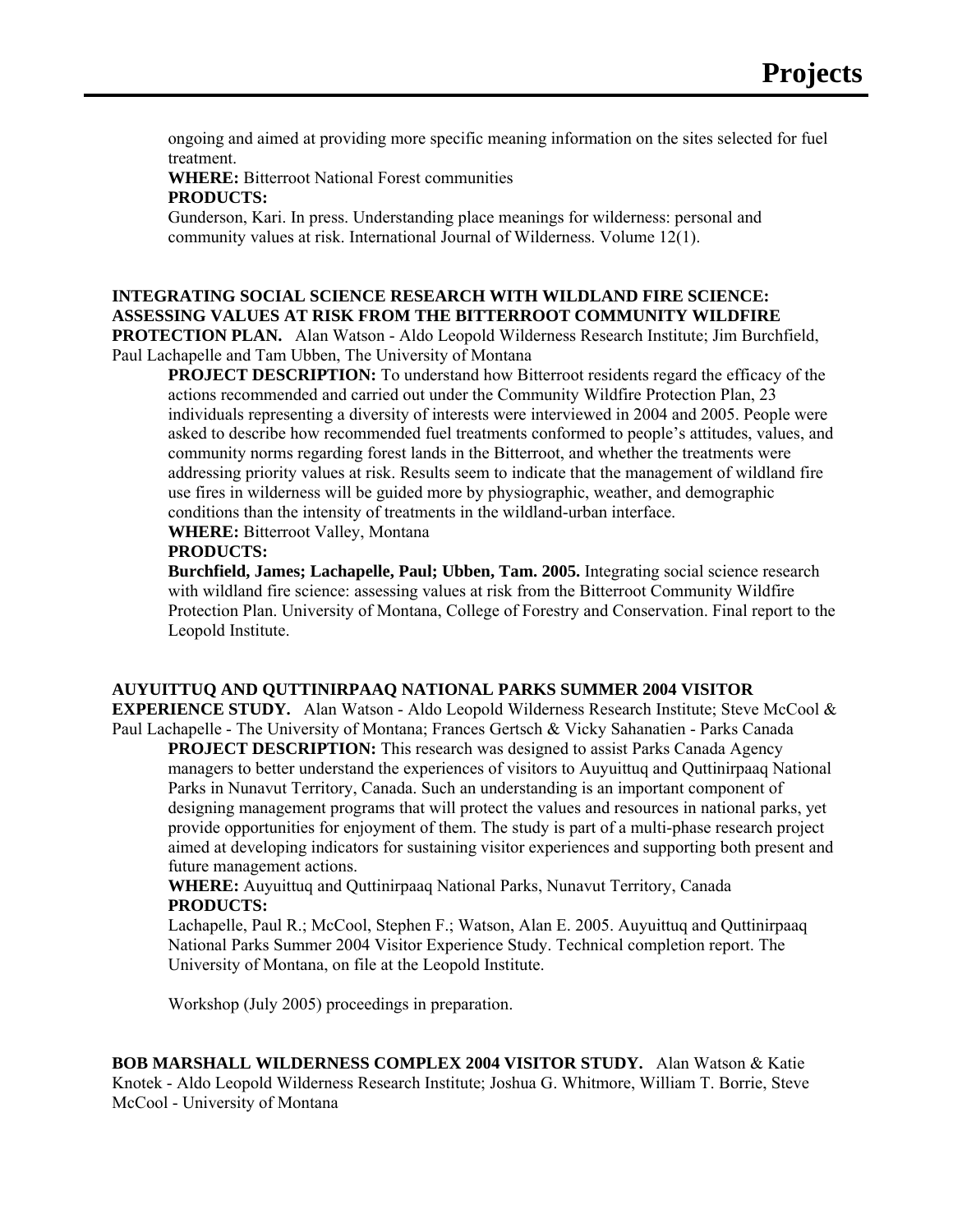**PROJECT DESCRIPTION:** The purpose of this study was to provide information on the characteristics of Bob Marshall Wilderness Complex (BMWC) use, users, and user attitudes about the wilderness and its management. Originally, this project began in 2003 with a full survey conducted in that year. However, the summer of 2003 was not a typical year for the BMWC. Fires and firefighting activity led to direct closures of popular recreation areas, destinations, and trailheads. Smoke, access limitations, and safety concerns undoubtedly discouraged visitation in areas directly affected as well as across the whole complex. A decision was made to repeat the survey in 2004 in hopes of better understanding the impacts of fires and fire closures. Data from 2004 allows comparisons to previous studies conducted in 1970 and 1982 and an understanding of how visitation was affected while the fires were burning in 2003.

**WHERE:** Bob Marshall Wilderness, Montana

#### **PRODUCTS:**

Whitmore, Joshua G.; Borrie, William T.; Watson, Alan E. 2005. Bob Marshall Wilderness Complex 2004 Visitor Study. The University of Montana, Final report to the Leopold Institute and the Lolo National Forest.

Borrie, William T.; McCool, Stephen F.; Whitmore, Joshua G. In press. Wildland fire effects on visits and visitors to the Bob Marshall Wilderness Complex. International Journal of Wilderness Volume 12(1).

## **DENALI NATIONAL PARK AND PRESERVE FLY-IN RECREATION VISITOR STUDY.** Neal

Christensen, Alan Watson, Katie Knotek - Aldo Leopold Wilderness Research Institute

**PROJECT DESCRIPTION:** This study provides information to assist park managers in understanding the factors influencing visitor experiences, and support selection of management actions that reduce user conflicts and improve visitor experiences in Denali National Park & Preserve high use backcountry glacier areas. This research focused on two subpopulations of visitors to the study area: multi-day backcountry users on trips by air taxi from Talkeetna and day-use sightseers (flightseers) out of Talkeetna on air tours of the glacier backcountry. The study used both qualitative and quantitative research methods to address six objectives. **WHERE:** Denali National Park & Preserve, Talkeetna, Alaska

#### **PRODUCTS:**

Christensen, Neal; Watson, Alan; Kneeshaw (Knotek), Katie. 2005. Denali National Park & Preserve fly in recreation visitor study: Ruth Amphitheater, Kahiltna Base Camp, Pika Glacier, Buckskin Glacier, Eldridge Glacier, and other glaciers south of Mt. McKinley. Final report to the National Park Service. August 2005. On file at the Leopold Institute.

Watson, Alan E.; Knotek, Katie; Christensen, Neal. 2005. Voices from Denali: "It's bigger than wilderness." International Journal of Wilderness 11(2):4-7.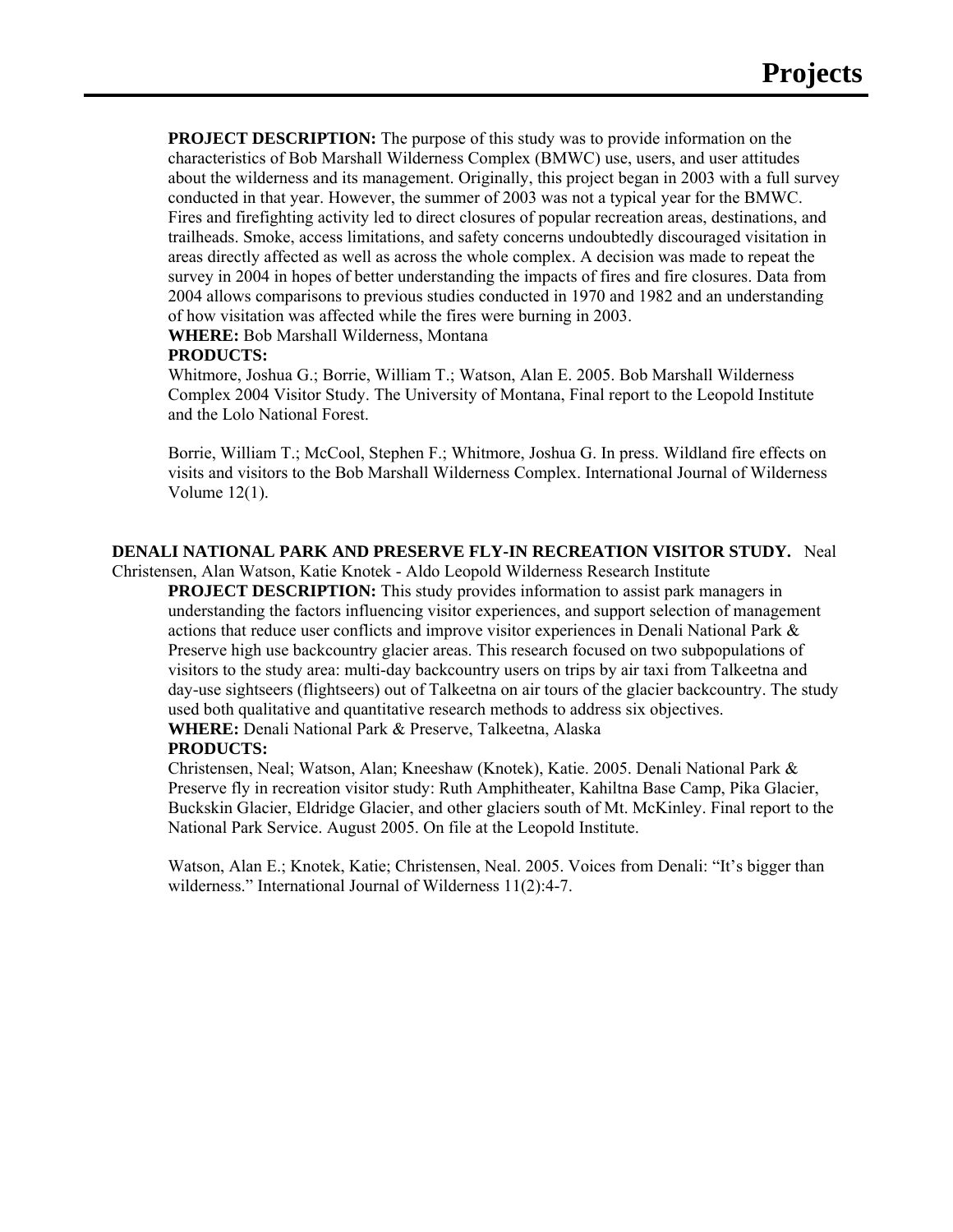In addition to conducting and coordinating research and research application projects, Leopold Institute staff organize and participate in conferences and symposia, host visiting scientists and managers, participate on committees and task forces, work collaboratively with University staff and graduate students, edit and review manuscripts for journals, books, and proceedings, review research proposals, and make presentations at scientific and management conferences and training sessions. A sampling of those activities are listed below.

| Presentation Title                                 | Meeting Name and Location                             | Staff         |
|----------------------------------------------------|-------------------------------------------------------|---------------|
| "Wilderness zoning: should we                      | George Wright Society Conference,                     | D. Cole       |
| purposely manage to different                      | Philadelphia, PA                                      |               |
| standards"                                         |                                                       |               |
| "Barriers to addressing user capacity in           | George Wright Society Conference,                     | D. Cole       |
| National Park Service planning"                    | Philadelphia, PA                                      |               |
| "Recreation impact monitoring: lost in             | George Wright Society Conference,                     | D. Cole       |
| the gulf between science and                       | Philadelphia, PA                                      |               |
| management"                                        |                                                       |               |
| "Ecological restoration in wilderness-             | George Wright Society Conference,                     | P. Landres    |
| What do we gain? What do we lose?"                 | Philadelphia, PA                                      |               |
| "Wild Nature: key issues in preserving             | George Wright Society Conference,                     | P. Landres    |
| ecological systems and wilderness                  | Philadelphia, PA                                      |               |
| character"                                         |                                                       |               |
| "The challenge of understanding and                | George Wright Society Conference,                     | P. Landres    |
| preserving wilderness character"                   | Philadelphia, PA                                      |               |
| "Probability of burning model                      | Resource Management Tools and Geospatial              | B. Davis and  |
| improves wildland fire planning"                   | Conference, Phoenix, AZ                               | C. Miller     |
| "Visitor experiences enable                        | George Wright Society Conference,                     | K. Knotek and |
| relationships in the Gates of the Arctic           | Philadelphia, PA                                      | A. Watson     |
| National Park and preserve and                     |                                                       |               |
| Wrangell-St. Elias National Park and               |                                                       |               |
| preserve"                                          |                                                       |               |
| "A model for understanding social                  | 8 <sup>th</sup> World Wilderness Congress, Anchorage, | K. Knotek     |
| elements of change in wilderness fire              | AK                                                    |               |
| stewardship"                                       |                                                       |               |
| "Planning for the 8 <sup>th</sup> World Wilderness | George Wright Society Conference,                     | A. Watson     |
| Congress"                                          | Philadelphia, PA                                      |               |
| "Human Relationships as Wilderness                 | George Wright Society Conference,                     | A. Watson     |
| Character"                                         | Philadelphia, PA                                      |               |
| "Human relationships with the Situk                | George Wright Society Conference,                     | A. Watson     |
| River"                                             | Philadelphia, PA                                      |               |
| Panel presentation on considerations               | George Wright Society Conference,                     | C. Miller     |
| for the management of fire                         | Philadelphia, PA.                                     |               |
| "Achieving wildland fire stewardship:              | National Fire Plan Conference, Albuquerque,           | C. Miller     |
| tools and approaches" (poster)                     | <b>NM</b>                                             |               |
| Fire Effects Planning Framework                    | Saskatchewan, Canada                                  | A. Black      |
| Fire Effects Planning Framework                    | Albuquerque, NM                                       | A. Black      |
| (Poster)                                           |                                                       |               |
| "International cooperation at the                  | 8 <sup>th</sup> World Wilderness Congress, Anchorage, | A. Watson, D. |

#### **PRESENTATIONS TO SCIENTIFIC/PROFESSIONAL ORGANIZATIONS:**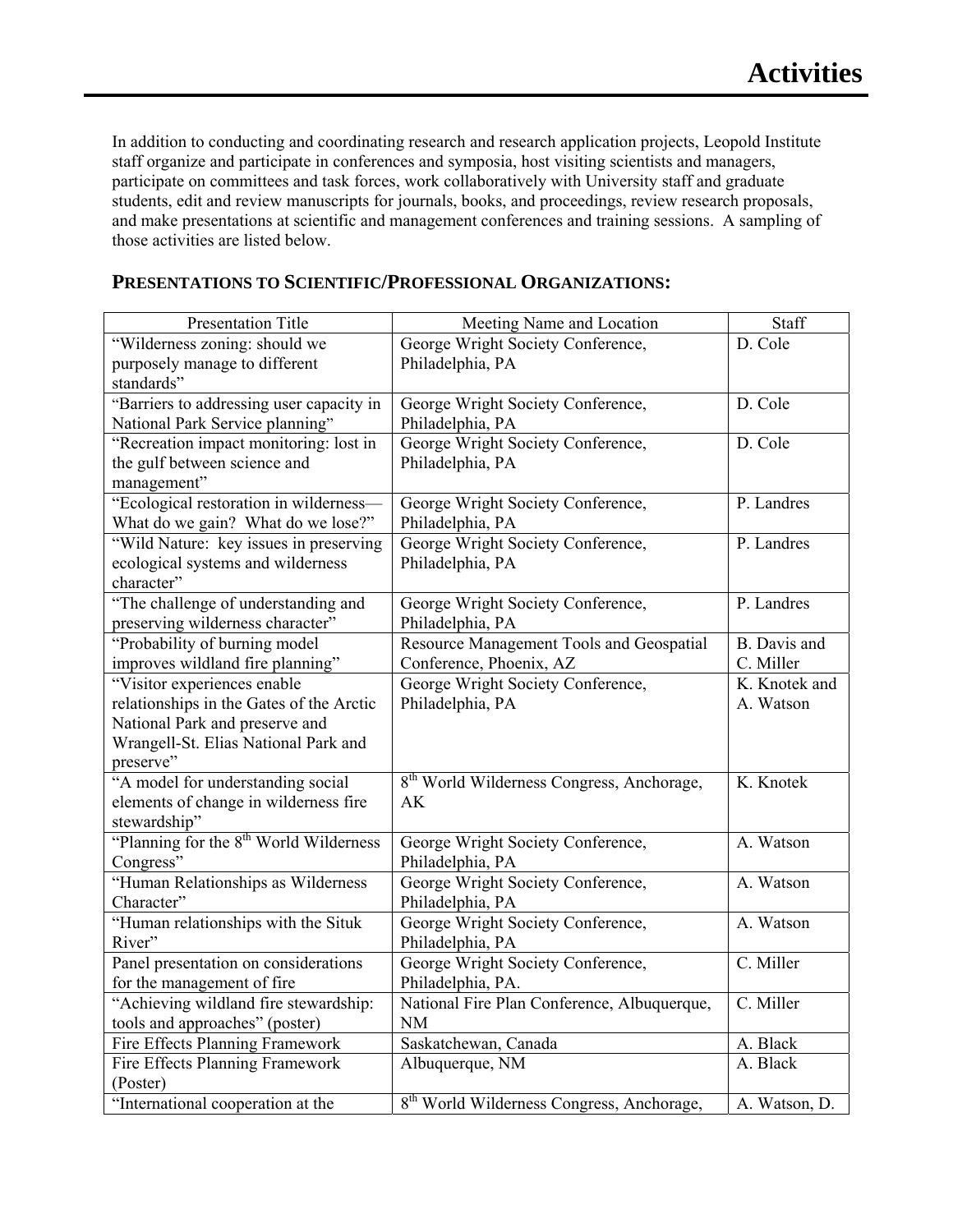## **Activities**

| Leopold Institute to protect wilderness  | AK                                                    | Parsons         |
|------------------------------------------|-------------------------------------------------------|-----------------|
| values"                                  |                                                       |                 |
| "Research on the relationship between    | 8 <sup>th</sup> World Wilderness Congress, Anchorage, | A. Watson, B.   |
| people and wilderness landscapes"        | AK                                                    | Glaspell, K.    |
|                                          |                                                       | Knotek, N.      |
|                                          |                                                       | Christensen     |
| "An extended case study approach to      | 8 <sup>th</sup> World Wilderness Congress, Anchorage, | B. Glaspell, A. |
| studying wilderness experiences and      | AK                                                    | Watson, K.      |
| meanings in Alaska"                      |                                                       | Knotek, N.      |
|                                          |                                                       | Christensen     |
| "10 years of the International Journal   | 8 <sup>th</sup> World Wilderness Congress, Anchorage, | J. Sproull, A.  |
| of Wilderness: science, education,       | AK                                                    | Watson          |
| stewardship and international issues"    |                                                       |                 |
| "Defining relationships with the Situk   | 8 <sup>th</sup> World Wilderness Congress, Anchorage, | N.Christensen,  |
| River, Alaska"                           | AK                                                    | A. Watson       |
| "Mapping human meanings in forest        | 8 <sup>th</sup> World Wilderness Congress, Anchorage, | S. Carver, A.   |
| landscapes"                              | AK                                                    | Watson          |
| "Wilderness watershed: off-site          | 8 <sup>th</sup> World Wilderness Congress, Anchorage, | K. Gunderson,   |
| contributions to quality of life and     | AK                                                    | C. Cook         |
| ecosystems"                              |                                                       |                 |
| "A manager's toolkit to address trust in | 8 <sup>th</sup> World Wilderness Congress, Anchorage, | A. Liljeblad,   |
| public lands planning"                   | AK.                                                   | B. Borrie       |
| "Selecting indicators for visitor"       | Visitor experience workshop, Iqaluit, Canada          | A. Watson, B.   |
| experiences"                             |                                                       | Glaspell        |
| "Designing monitoring systems for        | Visitor experience workshop, Iqaluit, Canada          | A. Watson       |
| visitor experience indicators"           |                                                       |                 |

## **SHORT COURSES/TRAINING PRESENTED:**

| Course/Training                                                    | Location                 | Staff      |
|--------------------------------------------------------------------|--------------------------|------------|
| Wilderness visitor management; Carhart Center                      | Missoula, MT             | D. Cole    |
| The challenge and importance of monitoring wilderness              | Grand Junction, CO       | P. Landres |
| character; Carhart Regional Wilderness Stewardship                 |                          |            |
| Training.                                                          |                          |            |
| Ecological restoration in wilderness – What do we                  | Seeley Lake, MT          | P. Landres |
| gain? What do we lose?; Carhart National Wilderness                |                          |            |
| Stewardship Training.                                              |                          |            |
| 8 <sup>th</sup> World Wilderness Congress international wilderness | Anchorage, AK            | A.Watson   |
| managers training.                                                 |                          |            |
| Stewardship and maintenance of the NWPS Boundary                   | Bozeman, MT              | D. Spildie |
| Stewardship Program; USGS Northern Rocky                           |                          |            |
| Mountain Science Center Staff                                      |                          |            |
| BurnPro; Technical Fire Management course                          | Bothell, WA              | C. Miller  |
| Restoring wilderness fire: challenges and                          | Missoula, MT             | C. Miller  |
| opportunities"; University of Montana                              |                          |            |
| Fire Effects Planning Framework                                    | Missoula, MT             | C. Miller  |
| Fire Effects Planning Framework and BurnPro                        | Missoula, MT             | A. Black   |
| Fire Science Synthesis                                             | Beaverhead-Deerlodge,    | A. Black   |
|                                                                    | Mendocino, Gila NF's and |            |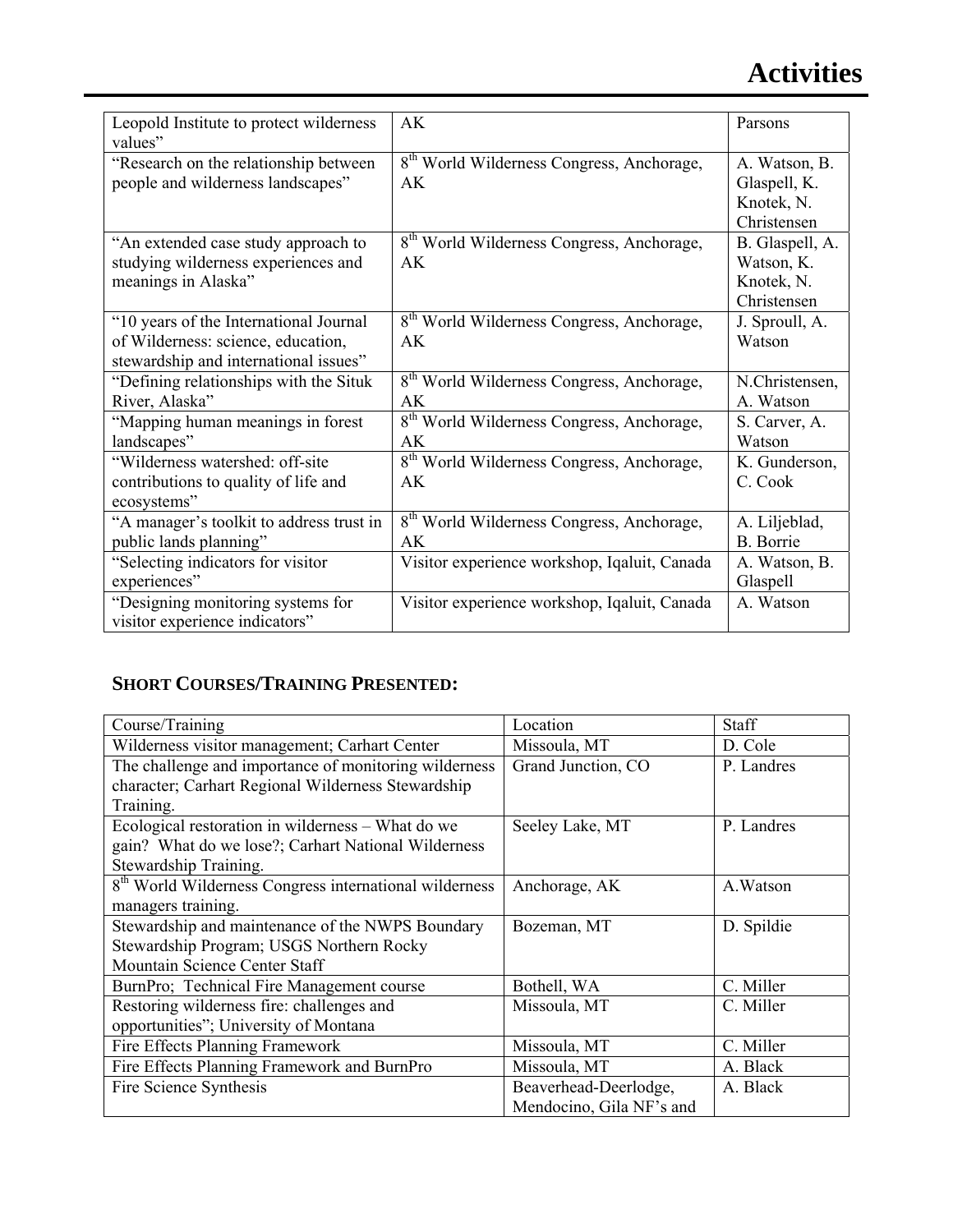|                                                          | R-1 Regional Training             |           |
|----------------------------------------------------------|-----------------------------------|-----------|
|                                                          | Academy, Missoula                 |           |
| "Managing for Wildland Fire Use: social and              | Northern Rockies S580             | A. Black  |
| organizational issues"                                   | Missoula, MT                      |           |
| "Barriers to effective science delivery and application" | <b>Transfer of Forest Science</b> | V. Wright |
|                                                          | Knowledge & Technology            |           |
|                                                          | Conference, Portland, OR          |           |
| "Social influences to the adoption of science"           | Science & Technology              | V. Wright |
|                                                          | Application Workshop,             |           |
|                                                          | Athens, GA                        |           |
| "Monitoring relationships between people and             | State College, PA                 | A. Watson |
| wilderness landscapes" Pennsylvania State University     |                                   |           |

## **PRESENTATIONS TO LAY ORGANIZATIONS:**

| Presentation                                      | Meeting Name and Location               | Staff      |
|---------------------------------------------------|-----------------------------------------|------------|
| "Fire Effects Planning Framework: mapping         | <b>Greater Yellowstone Coordinating</b> | A. Black   |
| benefits and risks of fire to support wildland    | Committee's Whitebark Pine              |            |
| management"                                       | Committee, Bozeman, MT                  |            |
| Ecological restoration in wilderness: science     | Northern Rockies Wilderness             | D. Cole    |
| and values                                        | Workshop, Lubrecht Forest, MT           |            |
| Wilderness recreation research: special areas     | Forest Service Recreation and           | D. Cole    |
| and specialized research                          | Management Workshop, Portland,          |            |
|                                                   | <b>OR</b>                               |            |
| The 10 year wilderness stewardship challenge:     | R-1 Wilderness Ranger Rendevous,        | D. Cole    |
| conducting site inventories                       | Red Lodge, MT                           |            |
| Large Scale strategic planning for Colorado       | R-4, Golden, CO                         | D. Cole    |
| Wilderness                                        |                                         |            |
| State of the institute address                    | Region 1 Winter Wilderness              | K. Knotek  |
|                                                   | Meeting, Great Falls, MT                |            |
| Visitor and community response to fire            | Northern Rockies Wilderness             | K. Knotek  |
| restoration in wilderness                         | Workshop, Lubrecht Forest, MT           |            |
| The role of social scientists in the Trapper-     | BEMRP, Missoula, MT                     | K. Knotek  |
| Bunkhouse project                                 |                                         |            |
| Summary of priorities for international           | Global Wilderness Managers              | P. Landres |
| wilderness stewardship                            | Seminar, Anchorage, AK                  |            |
| Monitoring wilderness character                   | National Forest System Directors,       | P. Landres |
|                                                   | Washington, D.C                         |            |
| Why wilderness research?                          | Forest Service National Leadership      | P. Landres |
|                                                   | Team, Washington, D.C.                  |            |
| Monitoring wilderness character                   | Forest Service Brown Bag,               | P. Landres |
|                                                   | Washington, D.C                         |            |
| Evaluating proposals for scientific activities in | Glacier Bay National Park,              | P. Landres |
| wilderness                                        | Gustavus, AK                            |            |
| The challenge of monitoring wilderness            | R-10 Wilderness Rendevous,              | P. Landres |
| character                                         | Juneau, AK                              |            |
| Tools and approaches to help plan for wildland    | Region 2, Grand Junction, CO            | C. Miller  |
| fire.                                             |                                         |            |
| Fire Effects Planning Framework and BurnPro.      | R-1 Fire Management Officers            | C. Miller  |
|                                                   | meeting, Coeur d'Alene, ID              |            |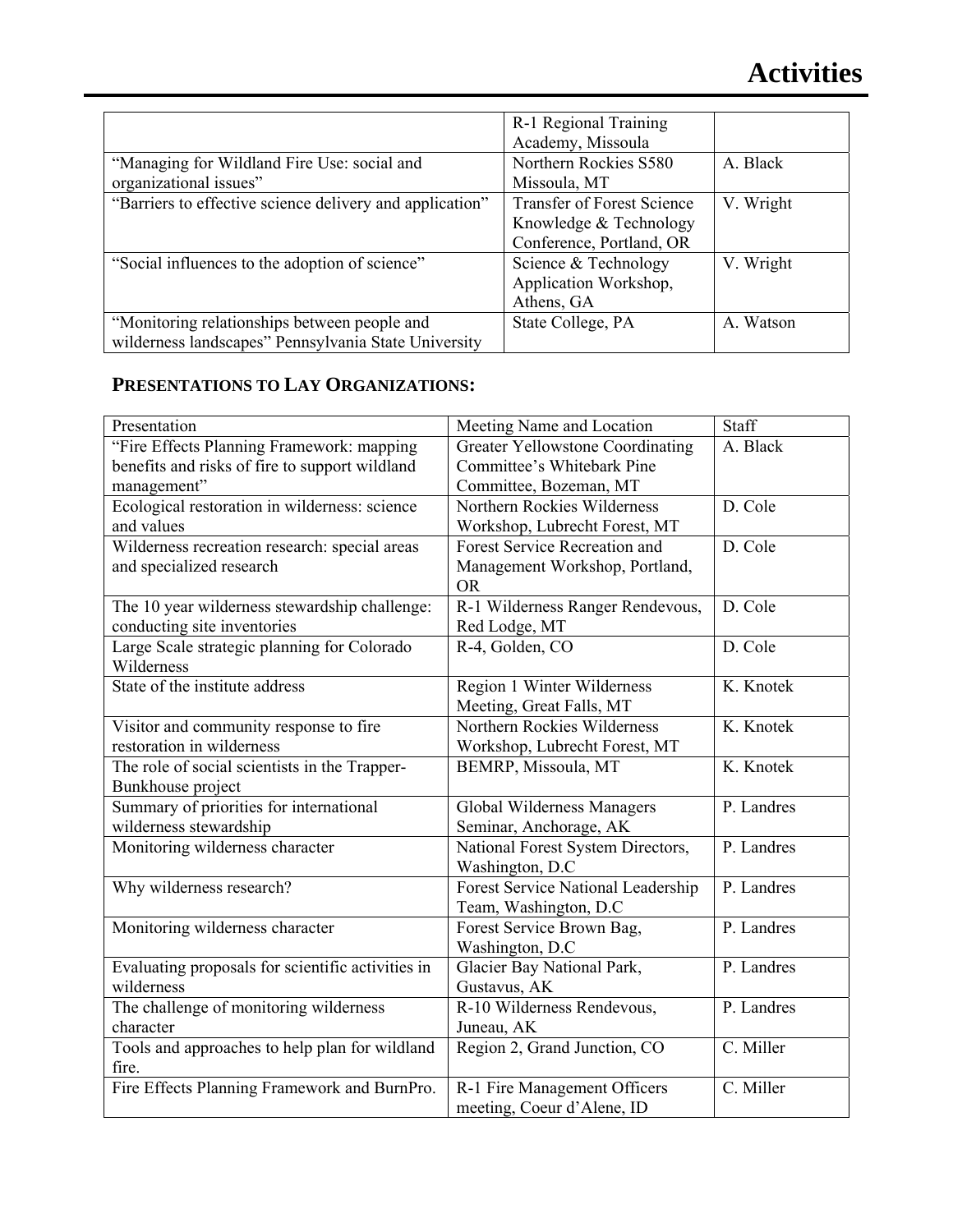## **Activities**

| Addressing wilderness fire management<br>challenges through research.                                                                   | Flathead NF, Spotted Bear, MT                                                                                   | C. Miller |
|-----------------------------------------------------------------------------------------------------------------------------------------|-----------------------------------------------------------------------------------------------------------------|-----------|
| Recreation conflict: research progress and<br>issues                                                                                    | Forest Service Recreation and<br>Management Workshop, Portland,<br><b>OR</b>                                    | A. Watson |
| Public purpose marketing: a public lands<br>approach to sustainable relationships                                                       | Forest Service Recreation and<br>Management Workshop, Portland,<br><b>OR</b>                                    | A. Watson |
| Science to understand the role of public lands<br>managers in stewardship of the relationship<br>between the public and public lands    | Joint Northern Region,<br>Intermountain Region, Rocky<br><b>Mountain Research Station</b><br>Leadership Meeting | A. Watson |
| Mapping meanings for fuel management<br>projects                                                                                        | Regional Training Academy,<br>Missoula, MT                                                                      | A. Watson |
| Fire Effects Planning Framework                                                                                                         | Sierra, Mendocino, Beaverhead-<br>Deerlodge, Bitterroot, Gila National<br>Forests and R-1 Spring FMO<br>meeting | A. Black  |
| Science Synthesis: Fuels Tools                                                                                                          | R-6/BLM - Portland, OR                                                                                          | A. Black  |
| Incorporating high reliability concepts into fire<br>stewardship: introduction to concepts and an<br>invitation                         | <b>Bitterroot National Forest</b>                                                                               | A. Black  |
| Making decisions about fire: a structure for<br>inquiry and preliminary results                                                         | Moscow, ID                                                                                                      | A. Black  |
| High reliability in fire organizations                                                                                                  | <b>Gila National Forest</b>                                                                                     | A. Black  |
| Understanding the effects of fire management<br>practices on forest health: implications for<br>vegetation structure and weeds (poster) | Forest Health Monitoring Meeting,<br>Miami, FL                                                                  | A. Black  |

## **SELECTED TECHNOLOGY TRANSFER ACTIVITIES:**

| Activity                                                                           | Staff           |
|------------------------------------------------------------------------------------|-----------------|
| Developed campsite monitoring protocols for use with the Chief's Wilderness        | D. Cole         |
| Challenge.                                                                         |                 |
| Consulted with the National Park Service's national task group on carrying         | D. Cole         |
| capacity.                                                                          |                 |
| Served on Protocol Evaluation Panel for the Grand Canyon Monitoring and            | D. Cole         |
| Research Center.                                                                   |                 |
| Worked with Carhart Training Center to develop methodology for capturing           | D. Cole         |
| experiential knowledge regarding recreation management practices.                  |                 |
| Presented the results of the project 'Can Wildland Fire Use Restore Natural Fire   | <b>B.</b> Davis |
| Regimes to Wilderness and Other Unroaded lands?' to Great Smoky Mountains          |                 |
| National Park staff                                                                |                 |
| Presented the results of the project 'Can Wildland Fire Use Restore Natural Fire   | <b>B.</b> Davis |
| Regimes to Wilderness and Other Unroaded lands?' to Gila National Forest Staff.    |                 |
| Met with scientists and park managers from the USGS, Yosemite NP and Sequoia-      | <b>B.</b> Davis |
| Kings Canyon NP to discuss the development of new fuel models for the two parks.   |                 |
| Provided support to Colorado State University researchers on the use of BurnPro, a | <b>B.</b> Davis |
| probability of burning model                                                       |                 |
| Developed and implemented monitoring instrument to measure trust among public      | K. Knotek, A.   |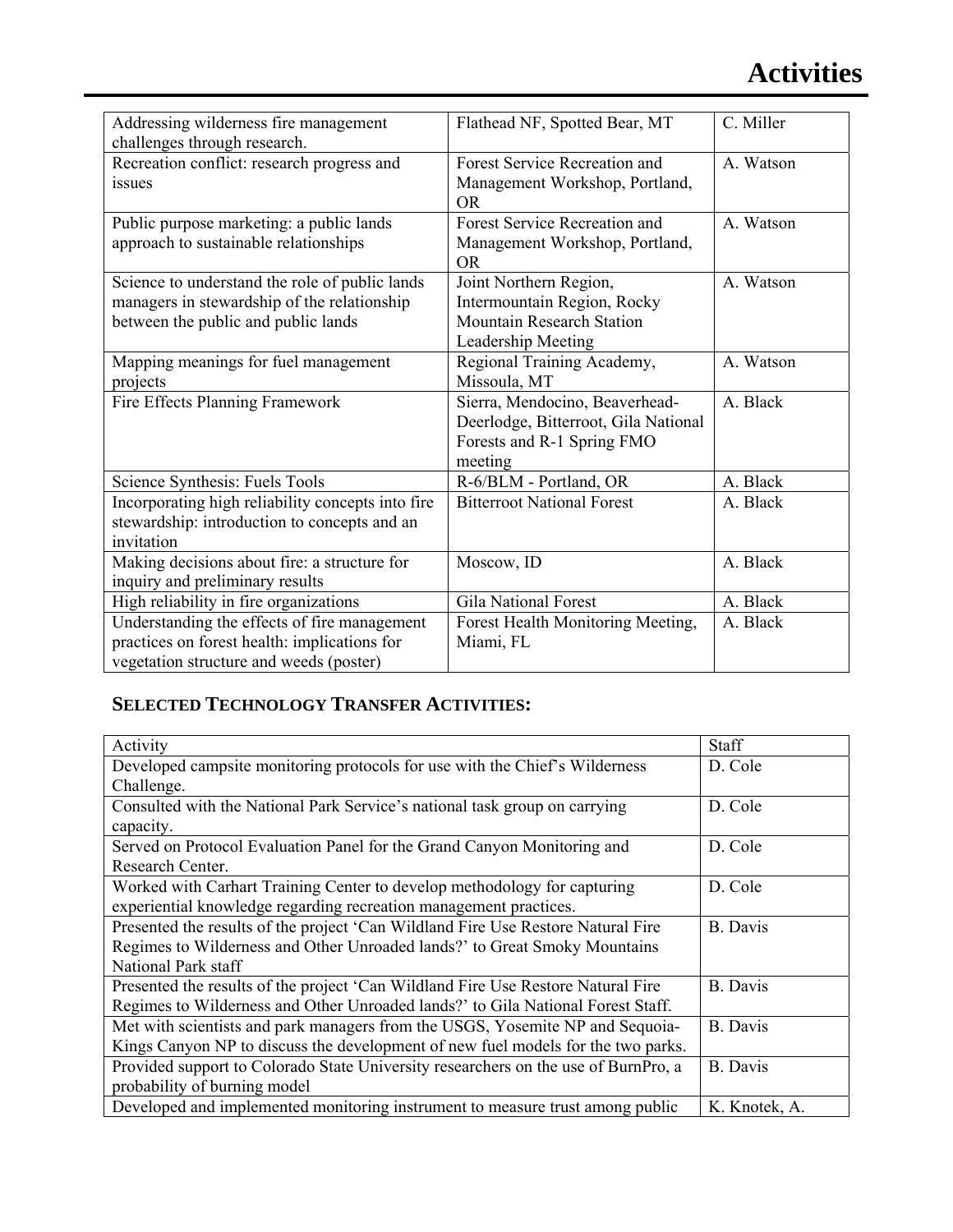| in collaborative planning on Trapper-Bunkhouse fuel treatment project on the<br><b>Bitterroot National Forest.</b>                                                                                                                                                                                                                                                    | Watson, A.<br>Liljeblad                  |
|-----------------------------------------------------------------------------------------------------------------------------------------------------------------------------------------------------------------------------------------------------------------------------------------------------------------------------------------------------------------------|------------------------------------------|
| Presented preliminary findings from the Bob Marshall Wilderness Complex 2004                                                                                                                                                                                                                                                                                          | K. Knotek                                |
| Visitor Study to the Bob Marshall Wilderness Complex managers.                                                                                                                                                                                                                                                                                                        |                                          |
| Participated in the presentation of final results from the Trust (JFSP & BEMRP)<br>study to Bitterroot National Forest Employees.                                                                                                                                                                                                                                     | K. Knotek                                |
| Developed ALWRI research updates on the project "High reliability organization of<br>public involvement in agency decisions to accomplish wilderness fire management<br>objectives" and "Monitoring trust as an evaluation of the success of collaborative<br>planning in a landscape-level fuel hazard reduction treatment project in the<br>Bitterroot Valley, MT." | K. Knotek                                |
| Presentation and discussion on "The challenge and importance of monitoring<br>wilderness character", 40 <sup>th</sup> Anniversary National Wilderness Conference, Lake<br>George, NY.                                                                                                                                                                                 | P. Landres                               |
| Presentation and discussion on "Special provisions in wilderness legislation", 40 <sup>th</sup><br>Anniversary National Wilderness Conference, Lake George, NY.                                                                                                                                                                                                       | P. Landres                               |
| Presentation and discussion on "The dilemma of managing for wildness and<br>naturalness in wilderness", 40 <sup>th</sup> Anniversary National Wilderness Conference, Lake<br>George, NY.                                                                                                                                                                              | P. Landres                               |
| Presentation and discussion on "The dilemma of managing for wildness and<br>naturalness in wilderness", University of Montana                                                                                                                                                                                                                                         | P. Landres                               |
| "To burn or not to burn? The dilemma of managing for wildness and naturalness in<br>wilderness", Fire Sciences Lab, Missoula, MT.                                                                                                                                                                                                                                     | P. Landres                               |
| "Managing fish and wildlife in wilderness", University of Montana Missoula, MT.                                                                                                                                                                                                                                                                                       | P. Landres                               |
| Research report to Denali National Park & Preserve, NPS Regional Office,<br>Anchorage, Alaska.                                                                                                                                                                                                                                                                        | A. Watson                                |
| Research report to Denali National Park & Preserve, presented at Park<br>Headquarters, Talkeetna Ranger Station and to Commercial Service Providers,<br>Alaska.                                                                                                                                                                                                       | A. Watson                                |
| Research report and workshop for Parks Canada, Describing Visitor Experiences to<br>Arctic Parks. Ontario, Canada                                                                                                                                                                                                                                                     | A. Watson                                |
| Participated in the presentation of final results from the Trust (JFSP & BEMRP)<br>study to Bitterroot National Forest Employees.                                                                                                                                                                                                                                     | A. Watson, A.<br>Liljeblad, K.<br>Knotek |
| Worked with Tom Wordell from Joint Fire Science Program to develop a project<br>highlight about the project "Can WFU restore natural fire regimes in wilderness?"                                                                                                                                                                                                     | C. Miller                                |
| Provided fire atlas CD for Frank Church (developed by Brett Davis) to Snake River<br>Field Station, Forest and Rangeland Ecosystem Science Center, U.S.G.S.                                                                                                                                                                                                           | C. Miller                                |
| Met with Superior NF staff about possible follow up this fall to assist them in<br>auditing Rx burns in the BWCA.                                                                                                                                                                                                                                                     | A. Black                                 |
| Wrote and submitted a 2 page 'chapter' on the Fire Effects Planning Framework for<br>inclusion in a GTR on available fire tools                                                                                                                                                                                                                                       | A. Black                                 |
| Consulted with Bitterroot Forest and Western Montana Planning Zone fire staff<br>regarding use of FEPF during Western Montana Planning Zone Land Management<br>Plan revision process.                                                                                                                                                                                 | A. Black                                 |
| Facilitator for and participant in Managing the Unexpected in Prescribed Fire and<br>Fire Use Ooperations Workshop, Jacksonville, FL                                                                                                                                                                                                                                  | A. Black                                 |
| Facilitator for the National Healthy Forest Restoration Act review, Odgen, UT                                                                                                                                                                                                                                                                                         | A. Black                                 |
| Met with R01 National Pilot project researchers and R01 staff to discuss<br>FuelsTools and integrating these with the N. Butte Project.                                                                                                                                                                                                                               | A. Black                                 |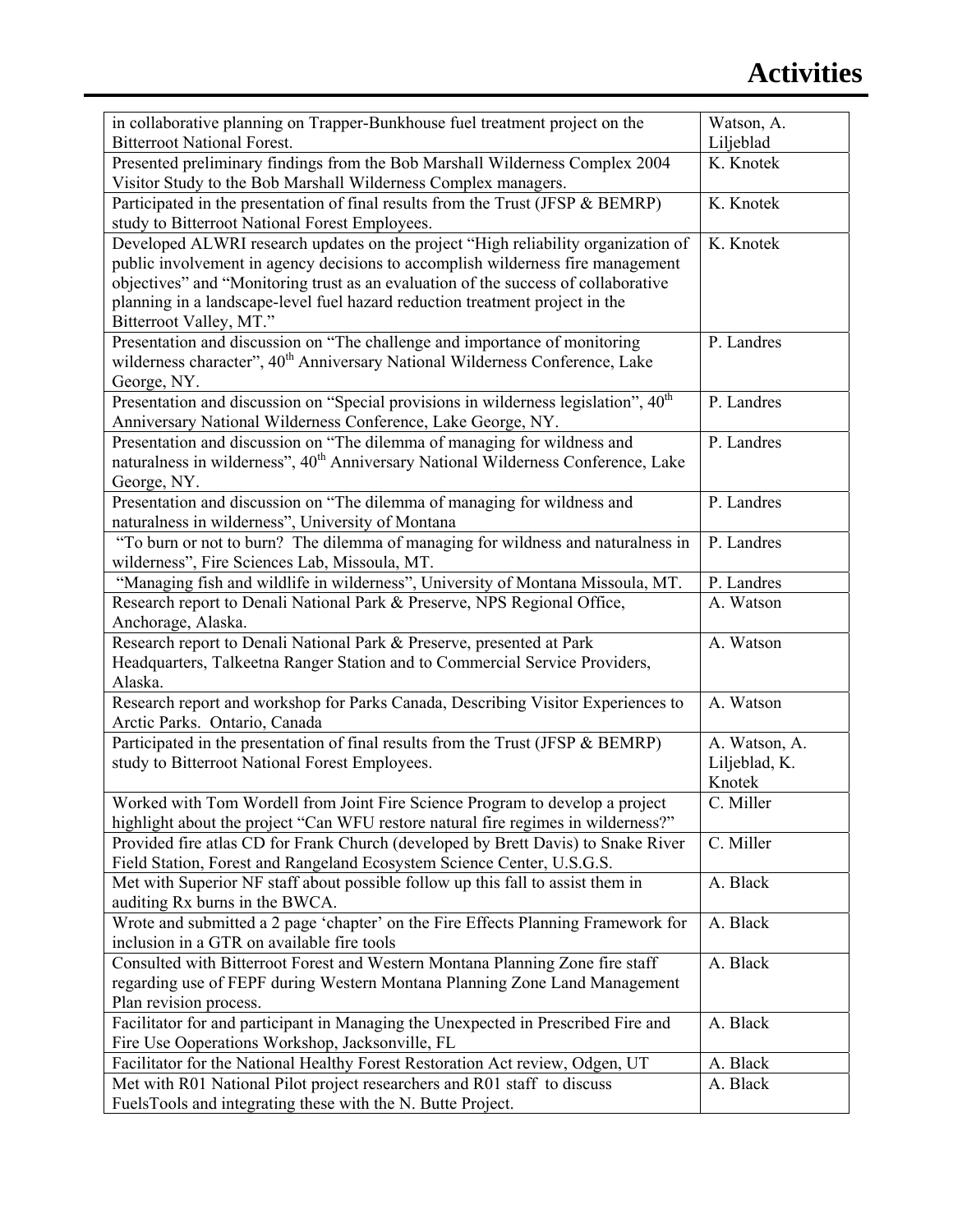## **Activities**

| Met with Dave Brownlie (Regional Ecologist, USFWS) and Fred Wetzel (FMO,             | A. Black  |
|--------------------------------------------------------------------------------------|-----------|
| Okefenokee) regarding possible follow-up HRO 'audit' work with the Greater           |           |
| Okefenokee Association of Landowners (GOAL) of which USFWS is a member.              |           |
| Participant on a steering committee to develop a training video for line officers    | A. Black  |
| highlighting footage from the recent Hawkins staff ride as requested by R4 Regional  |           |
| Forester Jack Troyer.                                                                |           |
| Invited participant with Dr. Kathleen Sutcliffe (UMich) on a field trip to the Dixie | A. Black  |
| National Forest to apply HRO principles to WFU and Rx events                         |           |
| Met with Marcia Andre, Gila National Forest Supervisor while in Silver City, NM      | A. Black  |
| about their WFU program.                                                             |           |
| Consulted with Bitterroot National Forest staff about using FEPF, and the Wildlife   | A. Black  |
| Habitat Response Model BEMRP.                                                        |           |
| Developed the following Nutshells on recent Institute publications:                  | V. Wright |
| - The Feasibility of Wildland Fire Use (WFU) For Restoring Natural Fire              |           |
| Regimes                                                                              |           |
| -Managing Recreational Impacts to Mountain Vegetation: Plant Response to             |           |
| Trampling                                                                            |           |
| - Understanding Wilderness Visitor Experiences at Gates of The Arctic                |           |
| - Wilderness Land Use Conflicts in The Far North                                     |           |
| - Relationship Between Native People And The Western Arctic National                 |           |
| Parklands                                                                            |           |
| - Community Values in The Bitterroot Valley As Input To Fuels Reduction              |           |
| - Idaho's Salmon River: Legislative Intent, Science, And Special Provisions          |           |
| In Wilderness                                                                        |           |
| Led discussion about overcoming barriers to the use of new knowledge, tools, and     | V. Wright |
| ideas at George Wright Society Conference. Philadelphia, PA                          |           |
| Led discussion with an interagency group of fire and fuels managers about            | V. Wright |
| influences to the success of fire science delivery. Jacksonville, FL                 |           |
| Led discussion with USFS fire and fuels researchers and managers about influences    | V. Wright |
| to the success of fire science delivery. Albuquerque, NM                             |           |
| Met with BLM inter-regional group to gather perspectives about influences to the     | V. Wright |
| integration of scientific research by BLM managers and practitioners                 |           |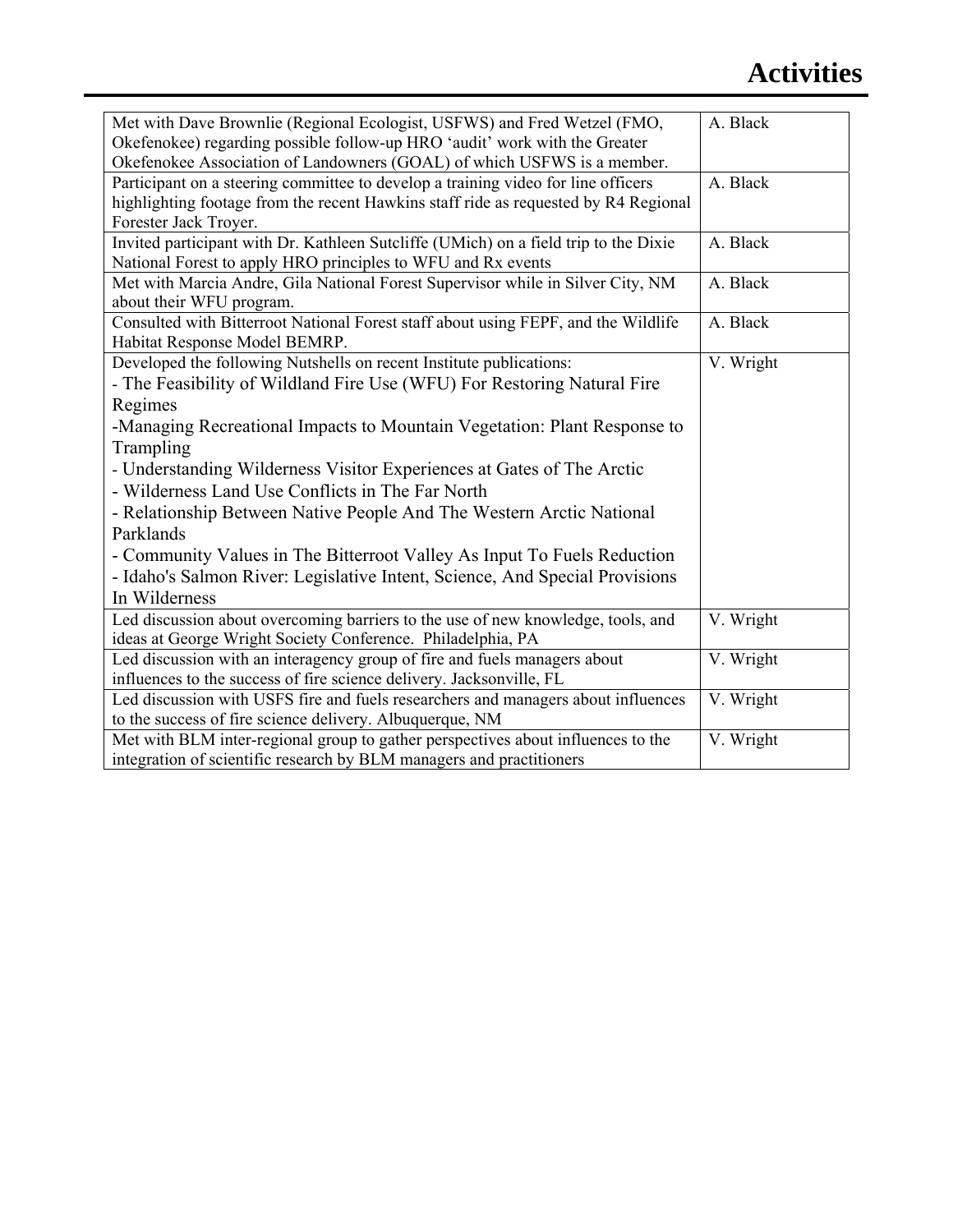In FY2005, Leopold Institute staff and collaborators published the following papers. Publications can be ordered from the Leopold Institute's web site: [http://leopold.wilderness.net/pubs.cfm.](http://leopold.wilderness.net/pubs.cfm)

- Black, Anne. 2004. Wildland Fire Use: the 'other' treatment option. Environmental Consequences Fact Sheet 6; Fuels planning: science synthesis and integration. Res. Note RMRS-RN-23-6-WWW. Fort Collins, CO: U.S. Department of Agriculture, Forest Service, Rocky Mountain Research Station. 2 p.
- Black, Anne. 2005. The Fire Effects Planning Framework. International Journal of Wilderness. 11(1):19- 20.
- Callaway, R.M.; Ridenour, W.M. 2004. Novel weapons: invasive success and the evolution of increased competitive ability. Frontiers in Ecology and the Enviroment 2:436-443.
- Campbell, D. H.; Muths, E.; Turk, J. T.; Corn, P. S. 2004. Sensitivity to acidification of subalpine ponds and lakes in northwestern Colorado. Hydrological Processes. 18:2817–2834.
- Carey, Cynthia; Corn, Paul Stephen; Jones Mark S.; Livo, Lauren J.; Muths, Erin; Loeffler, Charles W. 2005. Factors limiting the recovery of boreal toads (*Bufo b. boreas*). In: Lannoo, Michael, editor. Amphibian declines: the conservation status of United States species. Berkeley: University of California Press: 222–236.
- Cole, David N. 2003. Degradation. In Jenkins, John M.; Pigram, John J. eds.; Encyclopedia of Leisure and Outdoor Recreation. London: Routledge: 103-105.
- Cole, David, N. 2004. Travel Simulation Modeling: an emerging tool for visitor management in wilderness. International Journal of Wilderness. 10(3):40, 44.
- Cole, David N. 2004. Wilderness experiences: what should we be managing for? International Journal of Wilderness. 10(3): 25-27.
- Cole, David N. 2005. Symbolic values: the overlooked values that make wilderness unique. International Journal of Wilderness. 11(2): 23-27, 10.
- Cole, David N.; Manning, Robert; Lime, David. 2005. Addressing visitor capacity of parks and rivers. Parks and Recreation. 40(3): 8, 10, 12.
- Cole, David N., comp. 2005. Simulation of recreation use: current status, case studies and future directions. Gen. Tech. Rep. RMRS-GTR-143. Fort Collins, CO: U.S. Department of Agriculture, Forest Service, Rocky Mountain Research Station. 75 pp.
- Corn, Paul Stephen; Muths, Erin. 2004. Variable breeding phenology affects the exposure of amphibian embryos to ultraviolet radiation: reply. Ecology. 85:1759–1763.
- Corn, Paul Stephen; Adams, Michael J.; Battaglin, William A.; Gallant, Alisa L.; James, Daniel L.; Knutson, Melinda; Langtimm, Catherine A.; Sauer, John R. 2005. Amphibian Research and Monitoring Initiative: concepts and implementation. Reston, VA: U. S. Geological Survey. Scientific Investigations Report 2005–5015. 23 p.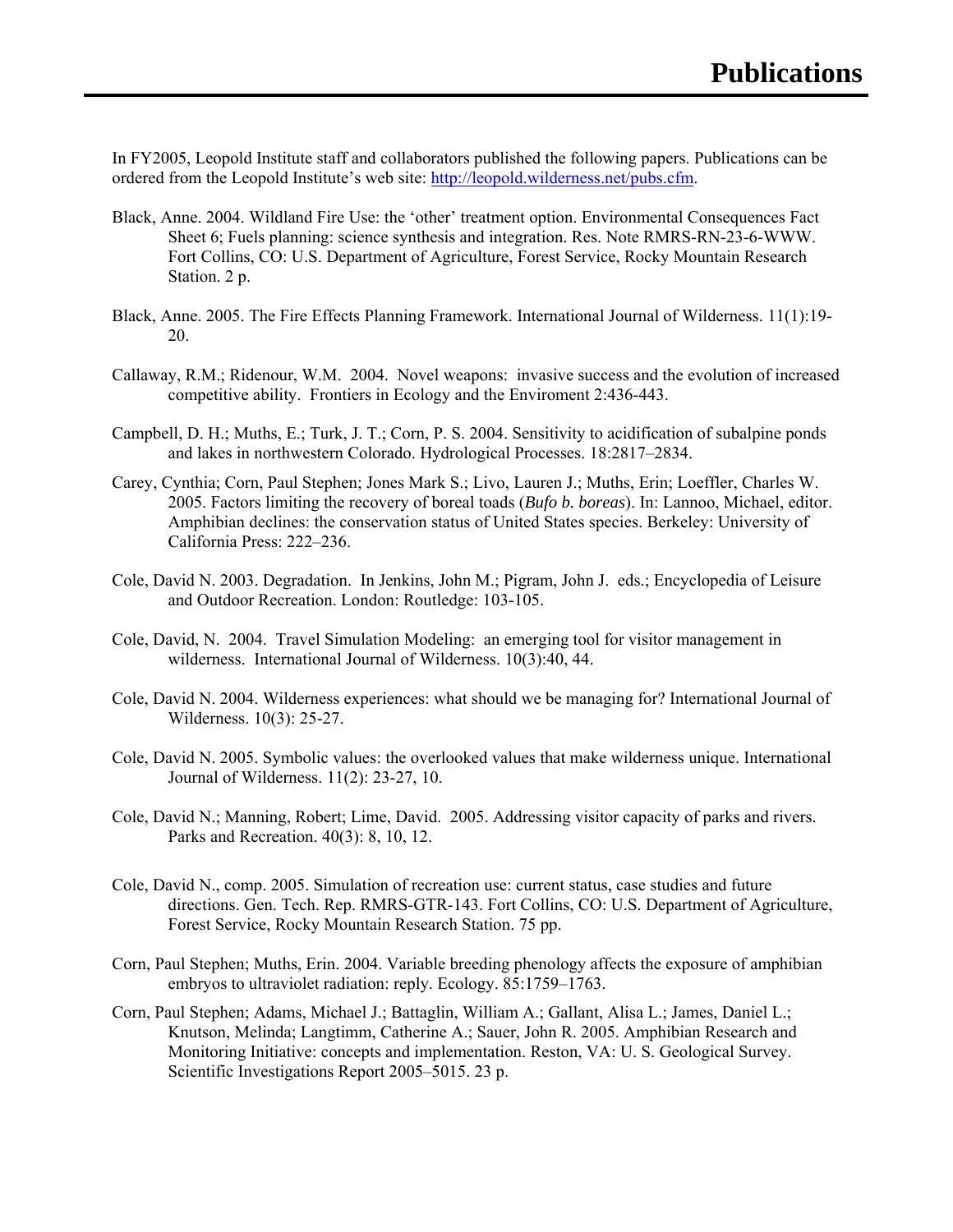- Corn, Paul Stephen; Hossack, Blake R.; Muths, Erin; Patla, Debra A.; Peterson, Charles R,; Gallant, Alisa L. 2005. Status of amphibians on the Continental Divide: surveys on a transect from Montana to Colorado, USA. Alytes. 22:85–94.
- Corn, Paul Stephen; Muths, Erin; Adams, Michael J.; Dodd, C. Kenneth, Jr. 2005. The U.S. Geological Survey's Amphibian Research and Monitoring Initiative. Alytes. 22:65–71.
- Doane, D., O'Laughlin, J., Morgan, P. and Miller, C. 2005. Barriers to Wildland Fire Use in USDA Forest Service Wilderness Areas as Perceived by Wilderness Fire Managers. Contribution No. 1006, College of Natural Resources Experiment Station, University of Idaho Moscow, Idaho.
- Funk, Chris W.; Blouin, Michael S.; Corn, Paul Stephen; Maxell, Bryce A.; Pilliod, David S.; Amish, Stephen; Allendorf, Fred W. 2005. Population structure of Columbia spotted frogs (*Rana luteiventris*) is strongly affected by the landscape. Molecular Ecology. 14:483–496.
- Funk, Chris W.; Greene, Allison E.; Corn, Paul Stephen; Allendorf, Fred W. 2005. High dispersal in a frog species suggests that it is vulnerable to habitat fragmentation. Biology Letters. 1:13–16.
- Gutzwiller, Kevin J.; Cole, David N. 2005. Assessment and management of wildland recreation disturbance. In: Braun, Clait E. ed. Techniques for wildlife investigations and management. Sixth edition. The Wildlife Society: Bethesda, MD: 779-796.
- Landres, Peter. 2004. Developing Indicators to Monitor the "Outstanding Opportunities" Quality of Wilderness Character. International Journal of Wilderness. 10(3):8-11, 20.
- Landres, Peter. 2004. Managing wildness in designated wilderness. Frontiers in Ecology and the Environment 2:498-499.
- Landres, Peter. 2004. The Wilderness Stewardship Reference System. International Journal of Wilderness. 10(2):34, 22.
- Landres, Peter; Boutcher, Steve; Merigliano, Linda; Barns, Chris; Davis, Denis; Hall, Troy; Henry, Steve; Hunter, Brad; Janiga, Patrice; Laker, Mark; McPherson, Al; Powell, Douglas S.; Rowan, Mike; Sater, Susan. 2005. Monitoring selected conditions related to Wilderness character: a national framework. U.S. Department of Agricuture Forest Service, Rocky Mountain Research Station. 38 p.General Technical Report RMRS-GTR-151. Fort Collins, CO.
- Liljeblad, Adam. 2005. Towards a comprehensive definition of trust: Understanding the public's trust in natural resource management. Master's Thesis. The University of Montana, Missoula.
- Miller, Carol. 2005. When to prescribe. Wildfire Magazine. July/August: 16-21.
- Odum, R. Andrew; Corn, Paul Stephen. 2005. *Bufo baxteri* Porter, 1968. Wyoming toad. In: Lannoo, Michael, editor. Amphibian declines: the conservation status of United States species. Berkeley: University of California Press: 390–392.
- Parsons, David J. 2004. Science and the management of protected areas. In Harmon, D.; and Worboys, G.L. eds., Managing Mountain Protected Areas: Challenges and Responses for the  $21<sup>st</sup>$  Century. Proceedings of the Mountain Protected Areas Workshop,  $5<sup>th</sup>$